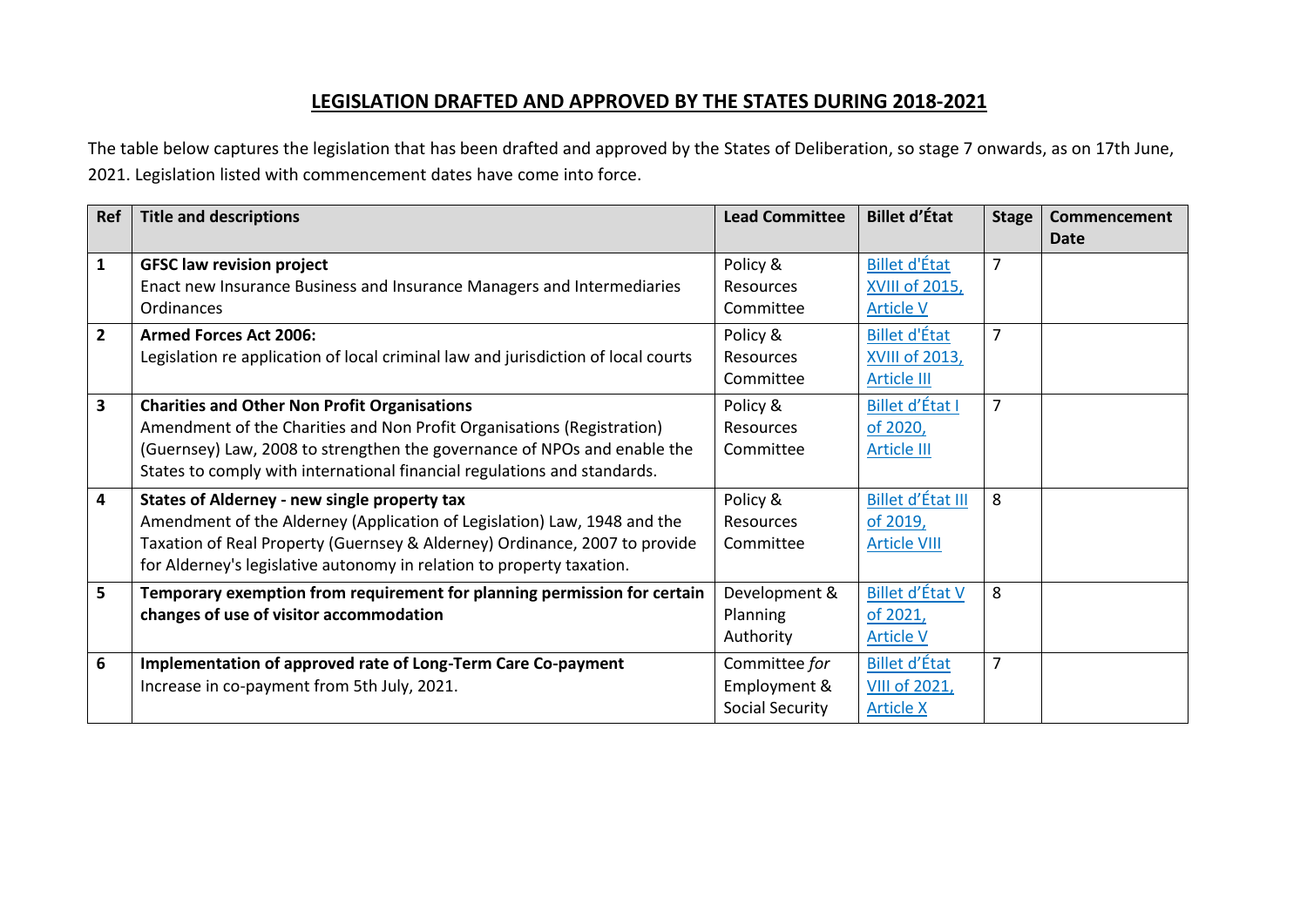| Ref                     | <b>Title and descriptions</b>                                                | <b>Lead Committee</b>  | <b>Billet d'État</b>    | <b>Stage</b>   | Commencement<br><b>Date</b> |
|-------------------------|------------------------------------------------------------------------------|------------------------|-------------------------|----------------|-----------------------------|
| $\overline{\mathbf{z}}$ | Improving the Governance of the States of Guernsey's Investment Funds        | Policy &               | <b>Billet d'État</b>    | 8              |                             |
|                         | Amendment of the Social Insurance (Guernsey) Law, 1978 and the Long-Term     | Resources              | <b>VIII of 2021,</b>    |                |                             |
|                         | Care Insurance Law, 2002 to assign political responsibility to the Policy &  | Committee              | <b>Article XI</b>       |                |                             |
|                         | Resources Committee for the investment of the Funds.                         |                        |                         |                |                             |
|                         | This is a joint Policy Letter from P&R and CESS.                             |                        |                         |                |                             |
| 8                       | <b>Housing Appeals Tribunal</b>                                              | Committee for          | <b>Billet d'État X</b>  | 8              | 16/09/2020                  |
|                         | To make any person working in the service of the Committee for Committee     | Employment &           | of 2020,                |                |                             |
|                         | for Committee for Employment & Social Security ineligible for appointment to | <b>Social Security</b> | <b>Article XIII</b>     |                |                             |
|                         | the Tribunal                                                                 |                        |                         |                |                             |
| 9                       | Amendments to the legal framework relating to beneficial ownership of        | Policy &               | Billet d'État XI        | $\overline{7}$ |                             |
|                         | legal persons                                                                | Resources              | of 2020,                |                |                             |
|                         | Amendment to the Beneficial Ownership of Legal Persons (Guernsey) Law,       | Committee              | <b>Article X</b>        |                |                             |
|                         | 2017, the Foundations (Guernsey) Law, 2012, the Limited Partnerships         |                        |                         |                |                             |
|                         | (Guernsey) Law, 1995, the Companies (Guernsey) Law, 2008, the Limited        |                        |                         |                |                             |
|                         | Partnerships (Guernsey) Law, 2013 and the Income Tax (Guernsey) Law, 1975.   |                        |                         |                |                             |
| 10                      | Amendments to the Preferred Debts (Guernsey) Law, 1983                       | Committee for          | Billet d'État XI        | 8              |                             |
|                         | Amendment of the Preferred Debts (Guernsey) Law, 1983 in respect of          | Economic               | of 2020,                |                |                             |
|                         | monies paid by the Guernsey Banking Deposit Compensation Board as            | Development            | <b>Article XIV</b>      |                |                             |
|                         | compensation under the Banking Deposit Compensation Scheme (Bailiwick of     |                        |                         |                |                             |
|                         | Guernsey) Ordinance, 2008.                                                   |                        |                         |                |                             |
| 11                      | Minor changes to the Document Duty (Guernsey) Law, 2017                      | Policy &               | <b>Billet d'État XI</b> | 8              |                             |
|                         | Introduction of two further exemptions to the requirement to pay document    | Resources              | of 2021,                |                |                             |
|                         | duty under the Document Duty (Guernsey) Law, 2017                            | Committee              | <b>Article XI</b>       |                |                             |
| 12                      | <b>Sexual Offences</b>                                                       | Committee for          | <b>Billet d'État</b>    | $\overline{7}$ |                             |
|                         | Secondary legislation                                                        | <b>Home Affairs</b>    | XIII of 2011,           |                |                             |
|                         |                                                                              |                        | <b>Article IX</b>       |                |                             |
| 13                      | Modernisation of the Abortion (Guernsey) Law, 1997                           | Committee for          | <b>Billet d'État</b>    | $\overline{7}$ |                             |
|                         |                                                                              | Health & Social        | XIII of 2020,           |                |                             |
|                         |                                                                              | Care                   | <b>Article V</b>        |                |                             |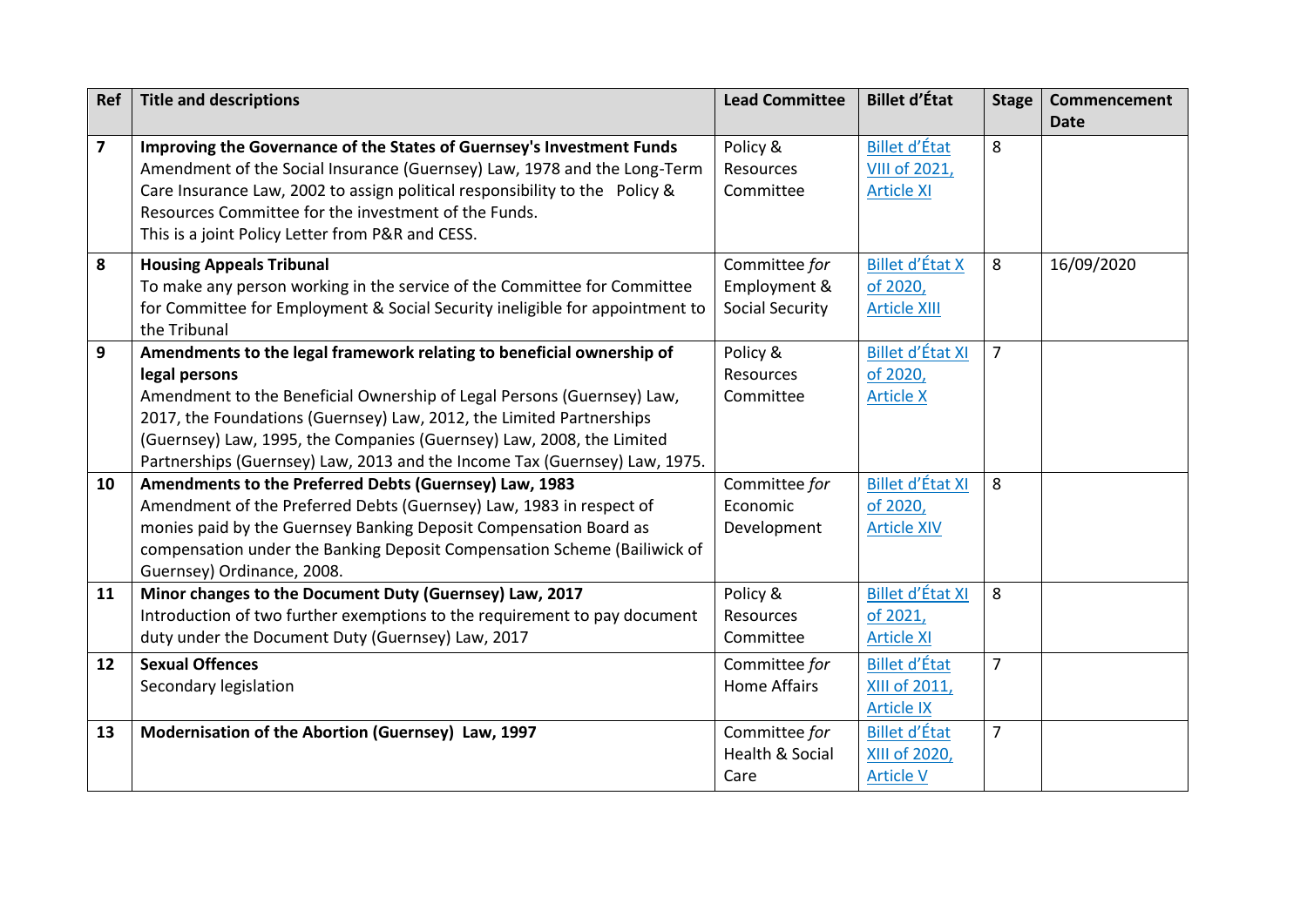| Ref | <b>Title and descriptions</b>                                                                                                                                                                                                                                                                                  | <b>Lead Committee</b>                                   | <b>Billet d'État</b>                                              | <b>Stage</b>   | Commencement<br><b>Date</b> |
|-----|----------------------------------------------------------------------------------------------------------------------------------------------------------------------------------------------------------------------------------------------------------------------------------------------------------------|---------------------------------------------------------|-------------------------------------------------------------------|----------------|-----------------------------|
| 14  | Proposed introduction of a general housing law<br>Introduction of enabling legislation to allow for the regulation of the Island's<br>housing other than control of occupation. Amendment of other legislation<br>relevant to housing standards.                                                               | Committee for<br>the Environment<br>& Infrastructure    | <b>Billet d'État</b><br><b>XIII of 2020,</b><br><b>Article VI</b> | $\overline{7}$ |                             |
| 15  | Change to the composition of the Guernsey Pilotage Board<br>Repeal section 3(b) of the Pilotage Ordinance, 1967                                                                                                                                                                                                | States' Trading<br>Supervisory<br>Board                 | <b>Billet d'État</b><br>XIII of 2021,<br><b>Article XI</b>        | 8              |                             |
| 16  | Amendments to customs law - seizure and disposal of perishable goods<br>Amendment to paragraph 15 of Schedule 1 to the Customs Law to enable the<br>Law Officers to delegate their functions under this paragraph to GBA officers.                                                                             | Committee for<br><b>Home Affairs</b>                    | <b>Billet d'État</b><br>XIX of 2021,<br><b>Article VIII</b>       | $\overline{7}$ |                             |
| 17  | Amendments to the Land Planning Legislation relating to planning<br>applications<br>Amendments to Land Planning legislation to remove requirements relating to<br>the submission of plans and applications for outline planning permission.                                                                    | Development &<br>Planning<br>Authority                  | <b>Billet d'État XV</b><br>of 2020,<br><b>Article XIII</b>        | 8              |                             |
| 18  | <b>Contributory Benefits and Contribution Rates for 2021</b>                                                                                                                                                                                                                                                   | Committee for<br>Employment &<br><b>Social Security</b> | <b>Billet d'État</b><br>XVI of 2020,<br><b>Article IV</b>         | 8              | 01/01/2021                  |
| 19  | <b>Supported Living and Ageing Well Strategy</b><br>Increase in Long-term Care benefit                                                                                                                                                                                                                         | Committee for<br>Employment &<br><b>Social Security</b> | <b>Billet d'État</b><br>XVI of 2020,<br><b>Article V</b>          | 8              |                             |
| 20  | Proposed amendment to the Financial Services Ombudsman (Bailiwick of<br>Guernsey) Law, 2014<br>Amend paragraph 1(6) of Schedule 1 of the Financial Services Ombudsman<br>Law to remove the reference to appointment for a minimum period and<br>insert a provision that a member is eligible for reappointment | Committee for<br>Economic<br>Development                | <b>Billet d'État</b><br>XVI of 2020,<br><b>Article VI</b>         | $\overline{7}$ |                             |
| 21  | Modification of requirements relating to Planning Tribunals in Guernsey<br>where there are restrictions in relation to travel                                                                                                                                                                                  | Committee for<br>the Environment<br>& Infrastructure    | <b>Billet d'État</b><br>XVI of 2020,<br><b>Article VII</b>        | 8              |                             |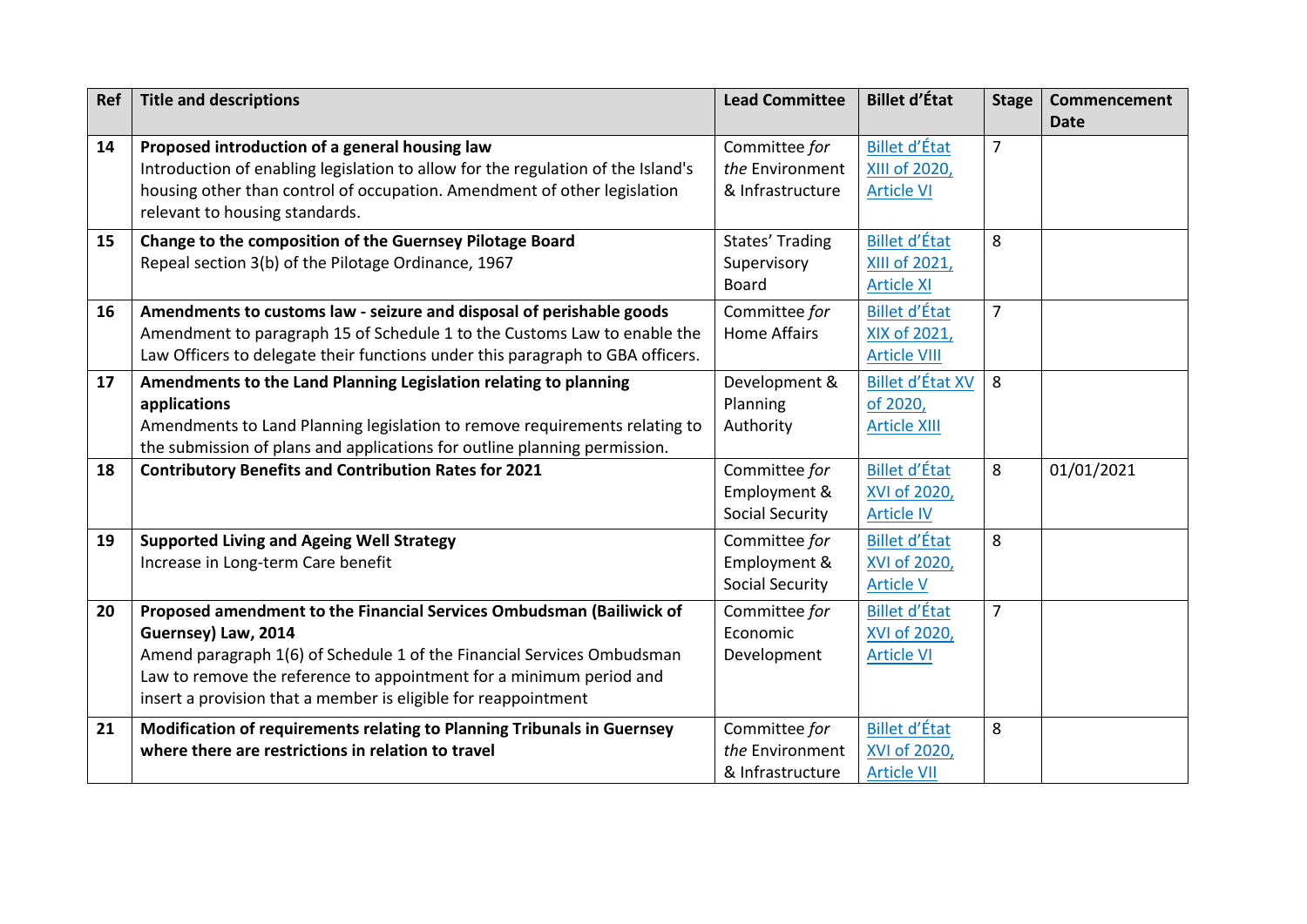| Ref | <b>Title and descriptions</b>                                                | <b>Lead Committee</b>  | <b>Billet d'État</b>    | <b>Stage</b>   | Commencement |
|-----|------------------------------------------------------------------------------|------------------------|-------------------------|----------------|--------------|
|     |                                                                              |                        |                         |                | <b>Date</b>  |
| 22  | Building a Better Future: Children's Health and Education                    | Committee for          | <b>Billet d'État</b>    | $\overline{7}$ |              |
|     | Amendment of the Family Allowances (Guernsey) Law, 1950 to impose            | Employment &           | XVI of 2020,            |                |              |
|     | household income limit of £120,000 and to introduce a cut off in respect of  | <b>Social Security</b> | <b>Article XIII</b>     |                |              |
|     | eligibility when the child of the family turns 18. Amendments to have effect |                        |                         |                |              |
|     | from 1 September 2021.                                                       |                        |                         |                |              |
| 23  | States of Alderney - Excise Duty on Motor Fuel and Document Duty             | Policy &               | <b>Billet d'État</b>    | 8              |              |
|     | Amendments to enable the States of Alderney to set the rates of excise duty  | Resources              | <b>XVII of 2020,</b>    |                |              |
|     | on motor fuel imports and the rates of document duty on conveyances and      | Committee              | <b>Article I</b>        |                |              |
|     | other relevant documents                                                     |                        |                         |                |              |
| 24  | Guernsey Electricity - interim arrangements for tariff regulation            | Policy &               | <b>Billet d'État</b>    | $\overline{7}$ |              |
|     | Amendment of the Electricity (Guernsey) Law, 2001                            | Resources              | <b>XVII of 2021,</b>    |                |              |
|     |                                                                              | Committee              | <b>Article V</b>        |                |              |
| 25  | Amendment to the Copyright (Bailiwick of Guernsey) Ordinance, 2005           | Committee for          | <b>Billet d'État</b>    | 8              |              |
|     | Amend section 56 of the Copyright Ordinance to extend the exception to       | Economic               | <b>XVIII of 2020,</b>   |                |              |
|     | apply to all types of media and sound recordings, curators of museums and    | Development            | <b>Article I</b>        |                |              |
|     | galleries, and to enable multiple copies to be made.                         |                        |                         |                |              |
| 26  | Parole Review Committee - re-appointment of Chairperson                      | Committee for          | <b>Billet d'État</b>    | $\overline{7}$ |              |
|     | Law to validate the decisions made by the Parole Review Committee since 1    | <b>Home Affairs</b>    | <b>XVIII of 2020,</b>   |                |              |
|     | <b>July 2019</b>                                                             |                        | <b>Article II</b>       |                |              |
| 27  | <b>Channel Islands lottery</b>                                               | States' Trading        | <b>Billet d'État XX</b> | 8              |              |
|     | Amendment of the Gambling (Channel Islands Lottery) (Guernsey) Ordinance,    | Supervisory            | of 2014,                |                |              |
|     | 1975 in respect of presentation of accounts to the States                    | <b>Board</b>           | <b>Article XIII</b>     |                |              |
| 28  | Amendments to Legislation Relating to Implementation of International        | Policy &               | <b>Billet d'État XX</b> | $\overline{7}$ |              |
|     | <b>Sanctions Measures</b>                                                    | Resources              | of 2021,                |                |              |
|     | Amendment of the Sanctions (Bailiwick of Guernsey) Law, 2018 to remove       | Committee              | <b>Article VI</b>       |                |              |
|     | the power to implement sanctions measures enacted by the European Union      |                        |                         |                |              |
|     | and clarify the scope of the criminal offences for breaching sanctions       |                        |                         |                |              |
|     | measures or for providing false or misleading information                    |                        |                         |                |              |
|     |                                                                              |                        |                         |                |              |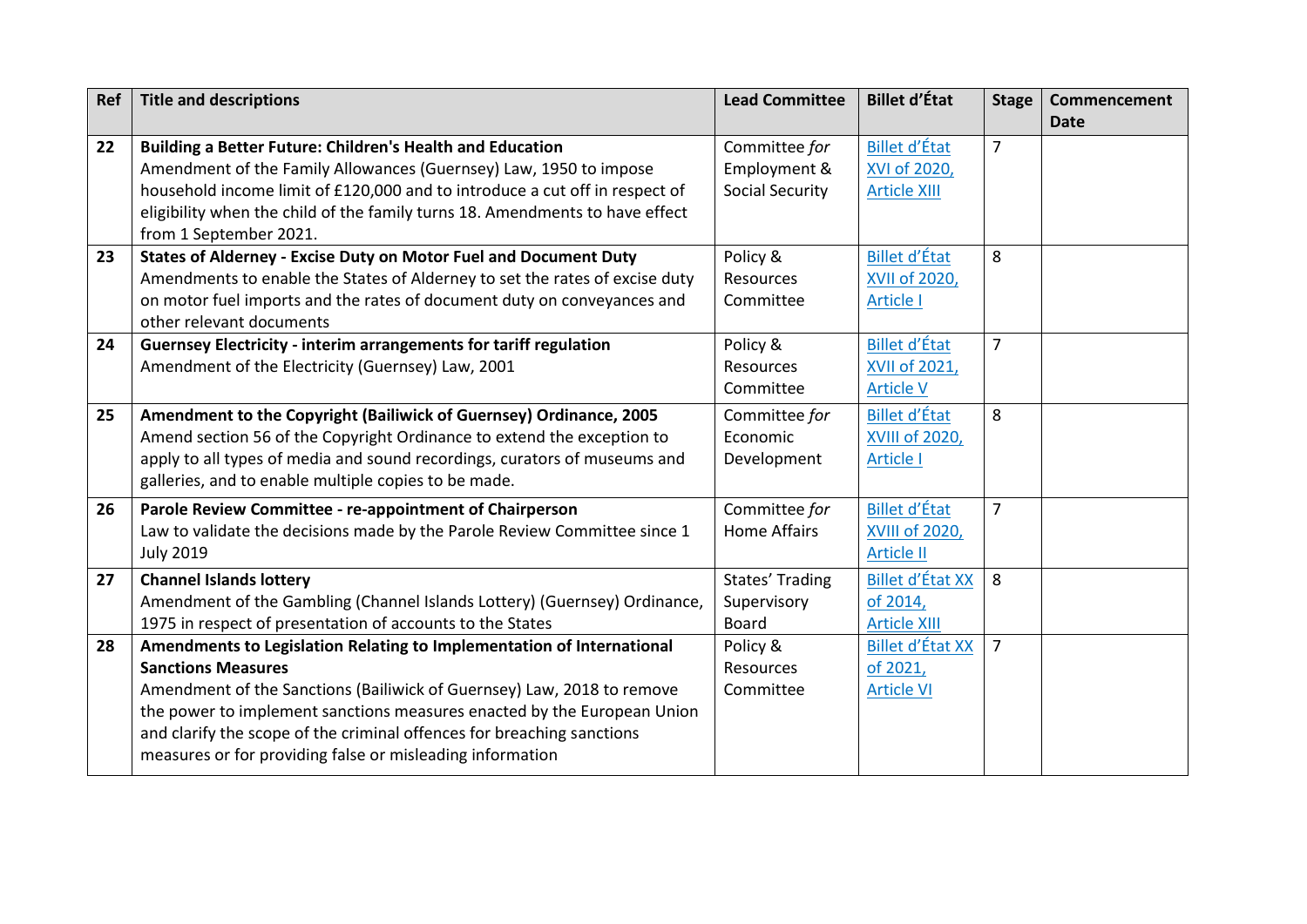| <b>Ref</b> | <b>Title and descriptions</b>                                                    | <b>Lead Committee</b>  | <b>Billet d'État</b>    | <b>Stage</b>   | Commencement<br><b>Date</b> |
|------------|----------------------------------------------------------------------------------|------------------------|-------------------------|----------------|-----------------------------|
| 29         | The Human Rights (Bailiwick of Guernsey) Law, 2000 - Amendment of                | Policy &               | <b>Billet d'État XX</b> | $\overline{7}$ |                             |
|            | Legislation                                                                      | <b>Resources</b>       | of 2021,                |                |                             |
|            | Amendment of section 9(2) of the Law to enable a court to award                  | Committee              | <b>Article VII</b>      |                |                             |
|            | compensation to a person in respect of a judicial act done in good faith, in the |                        |                         |                |                             |
|            | circumstances set out in paragraph 2.5 of the Policy Letter                      |                        |                         |                |                             |
| 30         | <b>Contributory Benefits and Contribution Rates for 2022</b>                     | Committee for          | <b>Billet d'État XX</b> | 8              |                             |
|            | Amendments to the Social Insurance (Guernsey) Law, 1978, setting rates of        | Employment &           | of 2021,                |                |                             |
|            | contributions and benefits. Amendment of rates of Long-term care benefit.        | <b>Social Security</b> | <b>Article XI</b>       |                |                             |
| 31         | Public Holidays in 2022 and beyond                                               | Committee for          | <b>Billet d'État XX</b> | $\overline{7}$ |                             |
|            |                                                                                  | Economic               | of 2021,                |                |                             |
|            |                                                                                  | Development            | <b>Article XV</b>       |                |                             |
| 32         | Non-contributory Benefit Rates for 2022                                          | Committee for          | <b>Billet d'État</b>    | 8              | 03/01/2022                  |
|            |                                                                                  | Employment &           | XXI of 2021,            |                |                             |
|            |                                                                                  | <b>Social Security</b> | <b>Article II</b>       |                |                             |
| 33         | Amendments to the Terrorism and Crime (Bailiwick of Guernsey) Law, 2002          | Committee for          | <b>Billet d'État</b>    | $\overline{7}$ |                             |
|            | Amendment of the Terrorism and Crime (Bailiwick of Guernsey) Law, 2002 to        | <b>Home Affairs</b>    | <b>XXIII of 2020,</b>   |                |                             |
|            | introduce new powers at the border to inspect, seize and retain travel           |                        | <b>Article I</b>        |                |                             |
|            | documents and extend existing terrorism related powers (section 3.1 of the       |                        |                         |                |                             |
|            | Policy Letter)                                                                   |                        |                         |                |                             |
| 34         | Legislation relating to the investigation of economic crime                      | Committee for          | <b>Billet d'État</b>    | $\overline{7}$ |                             |
|            |                                                                                  | <b>Home Affairs</b>    | <b>XXIII of 2021,</b>   |                |                             |
|            |                                                                                  |                        | <b>Article III</b>      |                |                             |
| 35         | <b>Transfer of Committee Function - Motor Sport events</b>                       | Committee for          | <b>Billet d'État</b>    | 8              | 26/05/2021                  |
|            | Amend the Road Traffic (Speed Limits and Trials) Ordinance, 1987 to,             | <b>Home Affairs</b>    | XXV of 2020,            |                |                             |
|            | amongst other things, transfer responsibility for the grant of approval to       |                        | <b>Article XI</b>       |                |                             |
|            | stage any race or speed trial.                                                   |                        |                         |                |                             |
| 36         | <b>Extension of Temporary Exemption from Requirements for Planning</b>           | Development &          | <b>Billet d'État</b>    | 8              |                             |
|            | Permission for Certain Changes of Use of Visitor Accommodation                   | Planning               | XXV of 2021,            |                |                             |
|            |                                                                                  | Authority              | <b>Article VIII</b>     |                |                             |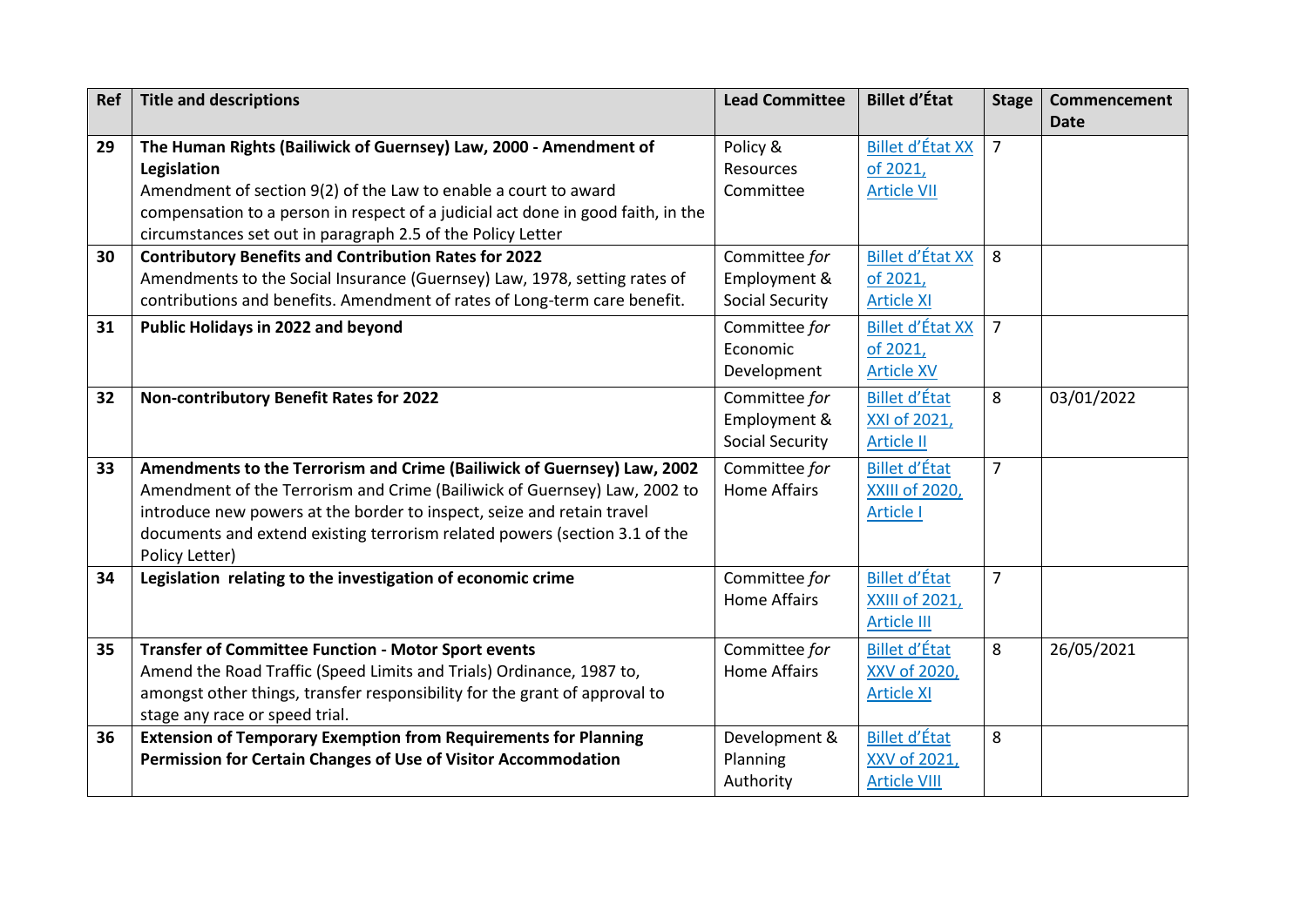| Ref | <b>Title and descriptions</b>                                                     | <b>Lead Committee</b>      | <b>Billet d'État</b>     | <b>Stage</b>   | Commencement<br><b>Date</b> |
|-----|-----------------------------------------------------------------------------------|----------------------------|--------------------------|----------------|-----------------------------|
| 37  | <b>Budget for 2021 - economic substance requirements</b>                          | Policy &                   | <b>Billet d'État</b>     | 8              |                             |
|     | Proposition 20A. To declare that Economic Substance Requirements for              | Resources                  | XXVI of 2020,            |                |                             |
|     | entities carrying on or undertaking relevant activities as set out by the OECD    | Committee                  | <b>Article I</b>         |                |                             |
|     | are specified for the purposes of the Income Tax Law as an international tax      |                            |                          |                |                             |
|     | measure                                                                           |                            |                          |                |                             |
| 38  | <b>Matrimonial Causes</b>                                                         | Policy &                   | Billet d'État II         | $\overline{7}$ |                             |
|     | Amend the Matrimonial Causes (Guernsey) Law, 1939, extend powers to               | Resources                  | of 2009,                 |                |                             |
|     | divide assets and transfer property                                               | Committee                  | <b>Article XI</b>        |                |                             |
| 39  | Capacity Law - Supplementary policy matters and potential financial               | Committee for              | Billet d'État V          | $\overline{7}$ |                             |
|     | implications arising from the appeals process                                     | <b>Health &amp; Social</b> | of 2020,                 |                |                             |
|     |                                                                                   | Care                       | <b>Article VI</b>        |                |                             |
| 40  | <b>Extension of Wreck Removal Convention to the Bailiwick</b>                     | Committee for              | <b>Billet d'État I</b>   | $\overline{7}$ |                             |
|     | Ordinance(s) under the Merchant Shipping (Bailiwick of Guernsey) Law, 2002        | the Environment            | of 2017,                 |                |                             |
|     | to give effect to the Nairobi Convention on the Removal of Wrecks, 2007 and       | & Infrastructure           | <b>Article III</b>       |                |                             |
|     | any corresponding repeals or amendment.                                           |                            |                          |                |                             |
| 41  | <b>Police Support for Alderney and Sark</b>                                       | Committee for              | <b>Billet d'État I</b>   | $\overline{7}$ |                             |
|     | Amendment of the Police Force (Guernsey) Law, 1986 to enable visiting police      | <b>Home Affairs</b>        | of 2020,                 |                |                             |
|     | officers from the United Kingdom and Jersey to operate in Alderney and Sark.      |                            | <b>Article VII</b>       |                |                             |
| 42  | <b>Extending the Bailiwick of Guernsey's Territorial Seas</b>                     | Policy &                   | Billet d'État II         | 8              |                             |
|     | Following or upon extension of the territorial seas of the Bailiwick, legislation | <b>Resources</b>           | of 2019,                 |                |                             |
|     | to give effect to the extension and any consequential amendments to extant        | Committee                  | <b>Article II</b>        |                |                             |
|     | Bailiwick legislation, such as the Sea Fish Licensing (Bailiwick of Guernsey)     |                            |                          |                |                             |
|     | Law, 2012                                                                         |                            |                          |                |                             |
| 43  | <b>Central register of contact details</b>                                        | Policy &                   | <b>Billet d'État III</b> | $\overline{7}$ |                             |
|     | Establish a register of core data and contact details for individuals and         | <b>Resources</b>           | of 2016,                 |                |                             |
|     | organisations                                                                     | Committee                  | <b>Article XII</b>       |                |                             |
|     |                                                                                   |                            |                          |                |                             |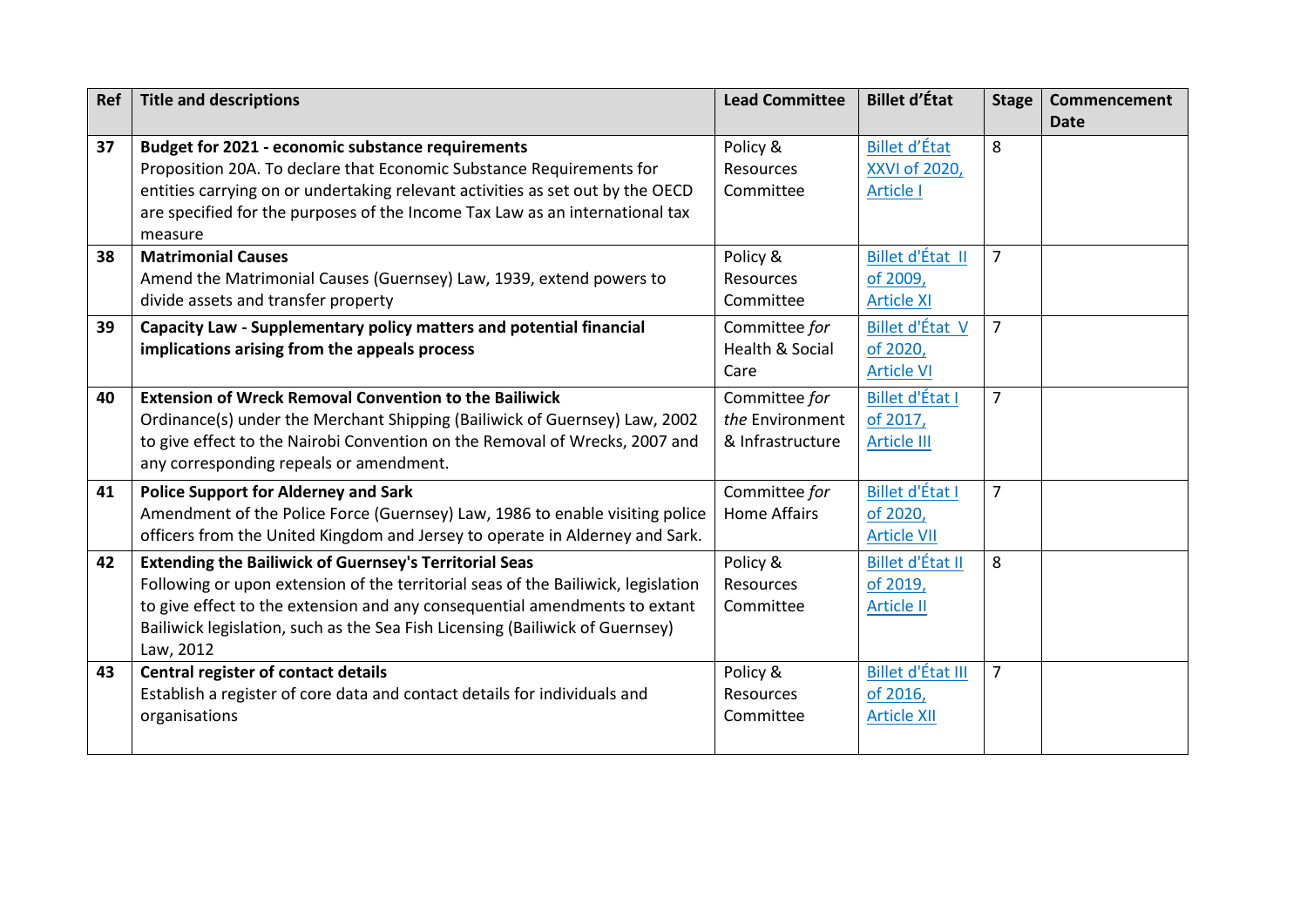| Ref | <b>Title and descriptions</b>                                                                                                                                                                                                                                                                                         | <b>Lead Committee</b>                                | <b>Billet d'État</b>                                    | <b>Stage</b>   | Commencement<br><b>Date</b> |
|-----|-----------------------------------------------------------------------------------------------------------------------------------------------------------------------------------------------------------------------------------------------------------------------------------------------------------------------|------------------------------------------------------|---------------------------------------------------------|----------------|-----------------------------|
| 44  | Environmental Pollution (Guernsey) Law, 2004: Air Pollution<br>Commence Part VII of the Law and preparation of subordinate legislation<br>under this Part to introduce local air quality standards and a regulatory<br>framework for actual or potential pollution to the atmosphere.                                 | Committee for<br>the Environment<br>& Infrastructure | Billet d'État III<br>of 2017,<br><b>Article III</b>     | 8              | 02/12/2019                  |
| 45  | <b>Reform of the Marriage law</b><br>A Law and subordinate legislation will be required                                                                                                                                                                                                                               | Policy &<br><b>Resources</b><br>Committee            | Billet d'État III<br>of 2019,<br>Article VI             | $\overline{7}$ |                             |
| 46  | Asian Infrastructure Investment Bank - Articles of Agreement<br>Ordinance to be enacted under the Privileges and Immunities (Bailiwick of<br>Guernsey) Law, 2004 to implement the required privileges and immunities as<br>set out in Chapter IX of the Asian Infrastructure Investment Bank Articles of<br>Agreement | Policy &<br>Resources<br>Committee                   | Billet d'État III<br>of 2019,<br><b>Article VII</b>     | $\overline{7}$ |                             |
| 47  | States of Alderney - new single property tax<br>Amendment of the Alderney (Application of Legislation) Law, 1948 and the<br>Taxation of Real Property (Guernsey & Alderney) Ordinance, 2007 to provide<br>for Alderney's legislative autonomy in relation to property taxation.                                       | Policy &<br>Resources<br>Committee                   | Billet d'État III<br>of 2019,<br><b>Article VIII</b>    | $\overline{7}$ |                             |
| 48  | <b>Scrutiny Management Committee Powers</b><br>Scrutiny Management Committee to have powers to call for persons, papers<br>and records; extend legal privilege to witnesses providing evidence to the<br><b>Scrutiny Management Committee</b>                                                                         | Scrutiny<br>Management<br>Committee                  | Billet d'État IV<br>of 2016,<br><b>Article II</b>       | $\overline{7}$ |                             |
| 49  | Extending the United Kingdom's membership of the World Trade<br>Organisation<br>Legislation to ensure the extension may have effect including statutory<br>privileges and immunities relating to the WTO and its officials.                                                                                           | Policy &<br>Resources<br>Committee                   | <b>Billet d'État IV</b><br>of 2019,<br><b>Article I</b> | 8              |                             |
| 50  | Utilities - laying services in private land<br>Amend Public Thoroughfares (Guernsey) Law 1958 in favour of Guernsey<br>Electricity; and consider additional powers for water/sewerage undertakers<br>[and report back if necessary]                                                                                   | Committee for<br>Economic<br>Development             | Billet d'État IX<br>of 2015,<br><b>Article VI</b>       | $\overline{7}$ |                             |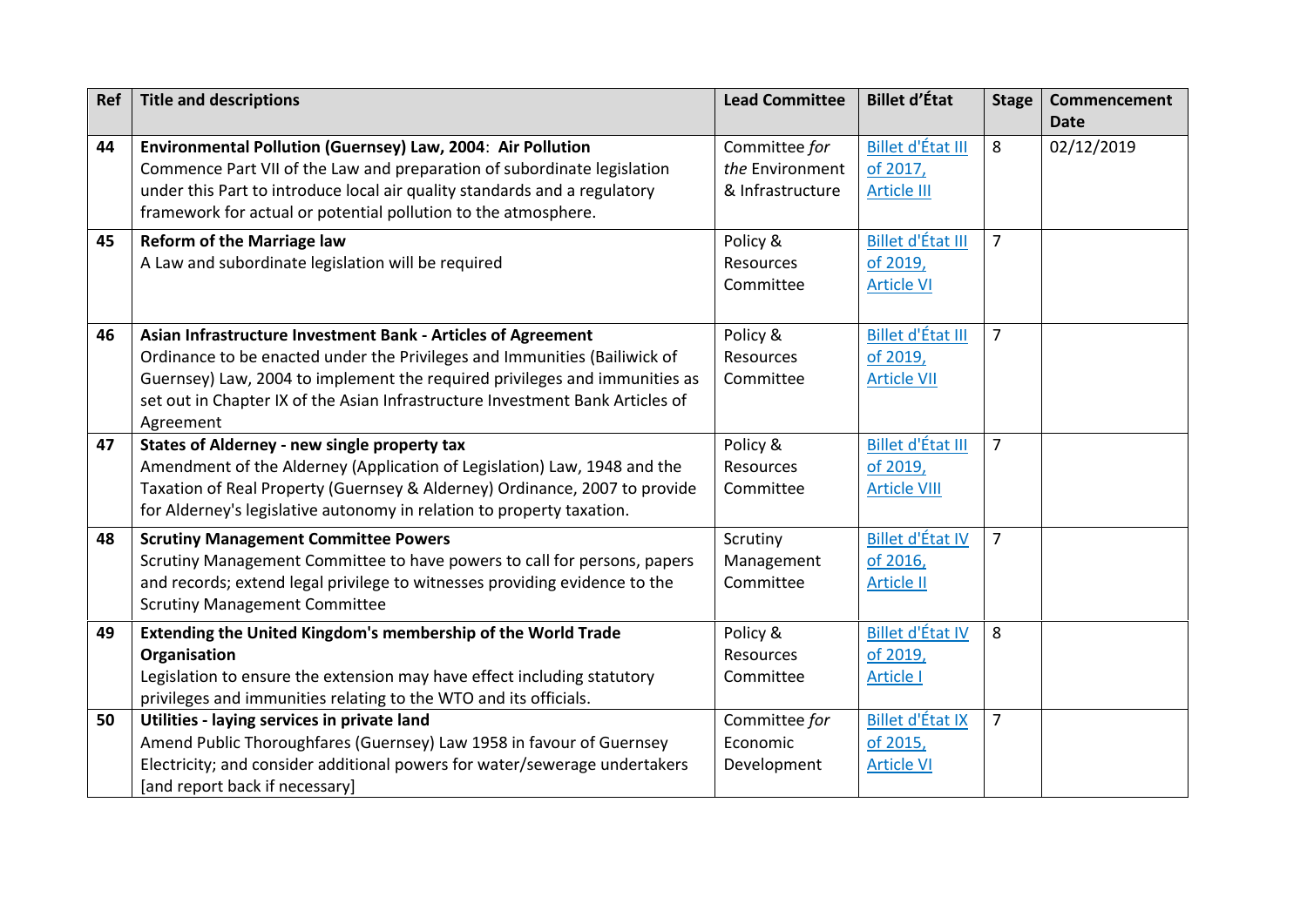| <b>Ref</b> | <b>Title and descriptions</b>                                                                                                                                                                                                                            | <b>Lead Committee</b>                             | <b>Billet d'État</b>                                       | <b>Stage</b>   | Commencement<br><b>Date</b> |
|------------|----------------------------------------------------------------------------------------------------------------------------------------------------------------------------------------------------------------------------------------------------------|---------------------------------------------------|------------------------------------------------------------|----------------|-----------------------------|
| 51         | Reform Law - declaration of unspent convictions<br>Amend the Reform (Guernsey) Law, 1948 Law to require candidates for<br>People's Deputy to declare unspent convictions under Rehabilitation of<br>Offenders (Bailiwick of Guernsey) Law, 2002          | States' Assembly<br>& Constitutional<br>Committee | <b>Billet d'État IX</b><br>of 2016,<br><b>Article III</b>  | $\overline{7}$ |                             |
| 52         | <b>Merchant Shipping</b><br>Introduction of a new small commercial vessels code and consequent<br>legislative amendments.                                                                                                                                | States' Trading<br>Supervisory<br><b>Board</b>    | Billet d'État V<br>of 2018 Article<br>VII                  | 8              |                             |
| 53         | Amendments to Criminal Justice legislation in respect of money laundering<br>and terrorist financing                                                                                                                                                     | Committee for<br><b>Home Affairs</b>              | <b>Billet d'État V</b><br>of 2018,<br><b>Article XI</b>    | 8              |                             |
| 54         | Insurance - statutory discount rate<br>Legislation to enable the introduction of a statutory discount rate and other<br>matters                                                                                                                          | Policy &<br>Resources<br>Committee                | <b>Billet d'État V</b><br>of 2019,<br><b>Article IV</b>    | $\overline{7}$ |                             |
| 55         | Sexual Offences Legislation: Supplementary policy matters                                                                                                                                                                                                | Committee for<br><b>Home Affairs</b>              | <b>Billet d'État V</b><br>of 2020,<br><b>Article VII</b>   | $\overline{7}$ |                             |
| 56         | <b>Administrative Decisions Review Law, 1986</b><br>Amend Law to transfer functions of Chief Executive and H.M. Greffier to an<br>independent Complaints Panel and other miscellaneous changes                                                           | Policy &<br><b>Resources</b><br>Committee         | Billet d'État Vi<br>of 2016, XIII                          | 8              |                             |
| 57         | Referral of UK Acts of Parliament and Orders in Council to the States of<br><b>Deliberation</b>                                                                                                                                                          | Policy &<br>Resources<br>Committee                | <b>Billet d'État VI</b><br>of 2019,<br><b>Article I</b>    | $\overline{7}$ |                             |
| 58         | <b>Capacity Law</b><br>Projet to deal with incapacity in adults based on the Mental Capacity Act<br>2005; tests as to capacity; appointment of guardians; taking legally binding<br>decisions as to medical treatment; deprivation of liberty standards. | Committee for<br>Health & Social<br>Care          | <b>Billet d'État VII</b><br>of 2016,<br><b>Article III</b> | $\overline{7}$ |                             |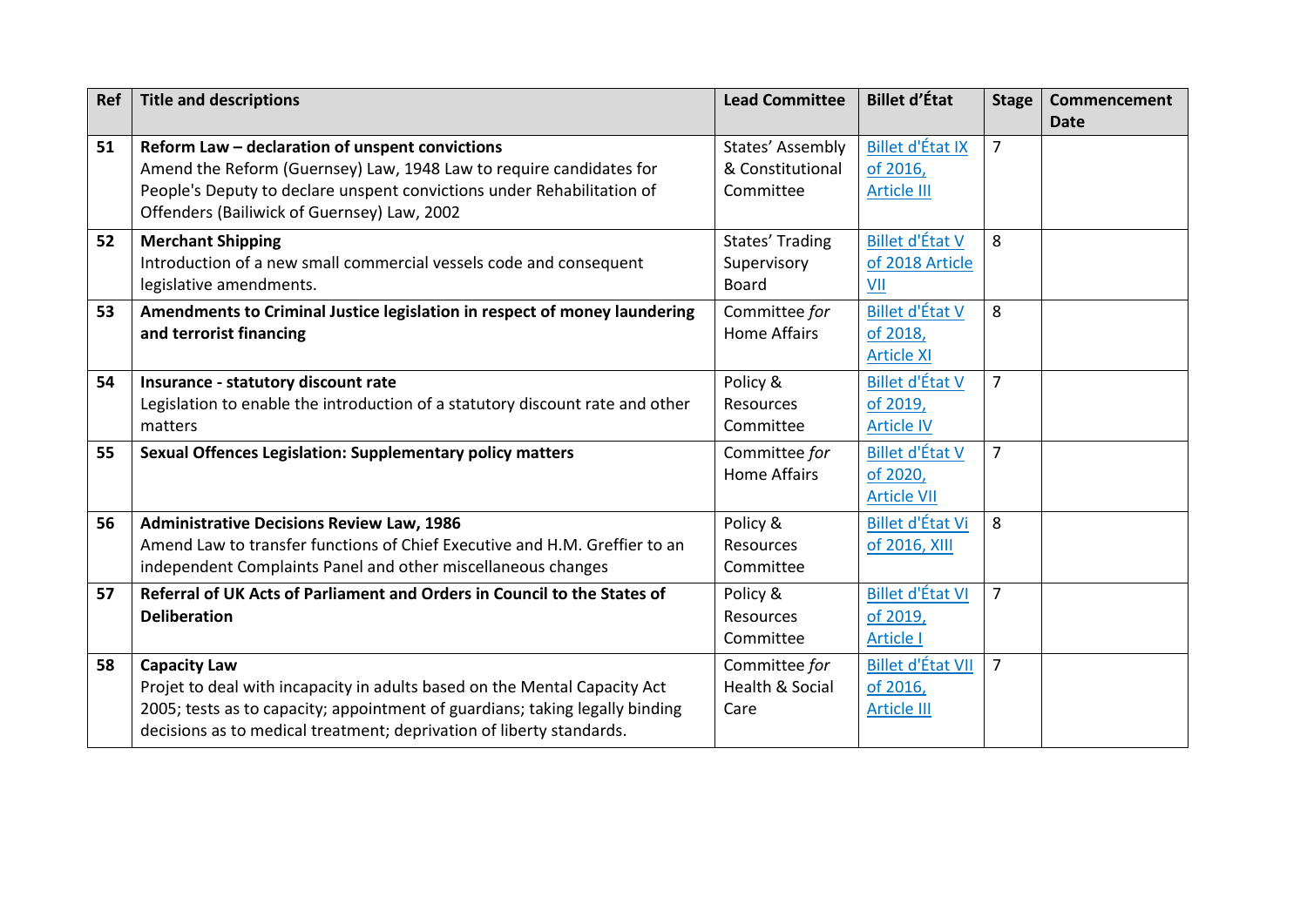| Ref | <b>Title and descriptions</b>                                                   | <b>Lead Committee</b>     | <b>Billet d'État</b>     | <b>Stage</b>   | Commencement<br><b>Date</b> |
|-----|---------------------------------------------------------------------------------|---------------------------|--------------------------|----------------|-----------------------------|
|     |                                                                                 |                           |                          |                |                             |
| 59  | <b>Insolvency Review</b>                                                        | Committee for<br>Economic | <b>Billet d'État VII</b> | $\overline{7}$ |                             |
|     | Amendments to the Companies (Guernsey) Law, 2008 to reform corporate            |                           | of 2017,                 |                |                             |
|     | insolvency provisions.                                                          | Development               | <b>Article XIV</b>       |                |                             |
| 60  | <b>General Election 2020</b>                                                    | States' Assembly          | <b>Billet d'État VII</b> | $\overline{7}$ |                             |
|     | Amend the Reform (Guernsey) Law, 1948 Law to provide that with effect           | & Constitutional          | of 2019,                 |                |                             |
|     | from the General Election to be held in June 2020 there shall be one island-    | Committee                 | <b>Article II</b>        |                |                             |
|     | wide electoral district to elect 38 Deputies for a four-year term and that each |                           |                          |                |                             |
|     | voter would have up to 38 votes at each election, and other associated          |                           |                          |                |                             |
|     | changes.                                                                        |                           |                          |                |                             |
| 61  | Preparation for a new electoral roll                                            | Committee for             | <b>Billet d'État VII</b> | 8              |                             |
|     | Legislation to create a new Electoral Roll, that the validity of the existing   | <b>Home Affairs</b>       | of 2019,                 |                |                             |
|     | Electoral Roll will cease in 2019, and the closure of the new Electoral Roll in |                           | <b>Article III</b>       |                |                             |
|     | 2020.                                                                           |                           |                          |                |                             |
| 62  | <b>Plant Health (Guernsey) Ordinance</b>                                        | Committee for             | <b>Billet d'État</b>     | $\overline{7}$ |                             |
|     | Ordinance to update Guernsey's plant health legislation and implement EU        | the Environment           | <b>VIII of 2006,</b>     |                |                             |
|     | Regulations.                                                                    | & Infrastructure          | <b>Article IX</b>        |                |                             |
| 63  | <b>Data Protection</b>                                                          | Committee for             | <b>Billet d'État</b>     | 8              |                             |
|     | EU General Data Protection Regulation New Bailiwick wide legislation aligned    | <b>Home Affairs</b>       | VIII of 2017,            |                |                             |
|     | to the EU General Data Protection Regulation and the Directive relating to the  |                           | <b>Article VI</b>        |                |                             |
|     | Processing of Personal Data for the purposes of the Prevention of Crime.        |                           |                          |                |                             |
| 64  | Social welfare reforms                                                          | Committee for             | <b>Billet d'État</b>     | 7              |                             |
|     | Implementation of Income Support including closure of the rent rebate           | Employment &              | <b>VIII of 2018,</b>     |                |                             |
|     | scheme and associated transitional provisions; introduction of new benefit      | <b>Social Security</b>    | <b>Article V</b>         |                |                             |
|     | rates, capital limits; and extra needs allowance and increase in the amount of  |                           |                          |                |                             |
|     | the earnings disregards.                                                        |                           |                          |                |                             |
| 65  | <b>Document Duty &amp; Anti-Avoidance Duty</b>                                  | Policy &                  | <b>Billet d'État X</b>   | $\overline{7}$ |                             |
|     | Proposals to introduce a document duty (anti-avoidance duty) and to repeal      | Resources                 | of 2017,                 |                |                             |
|     | and replace the Document Duty (Guernsey) Law, 1973 with a revised               | Committee                 | <b>Article IV</b>        |                |                             |
|     | document duty regime.                                                           |                           |                          |                |                             |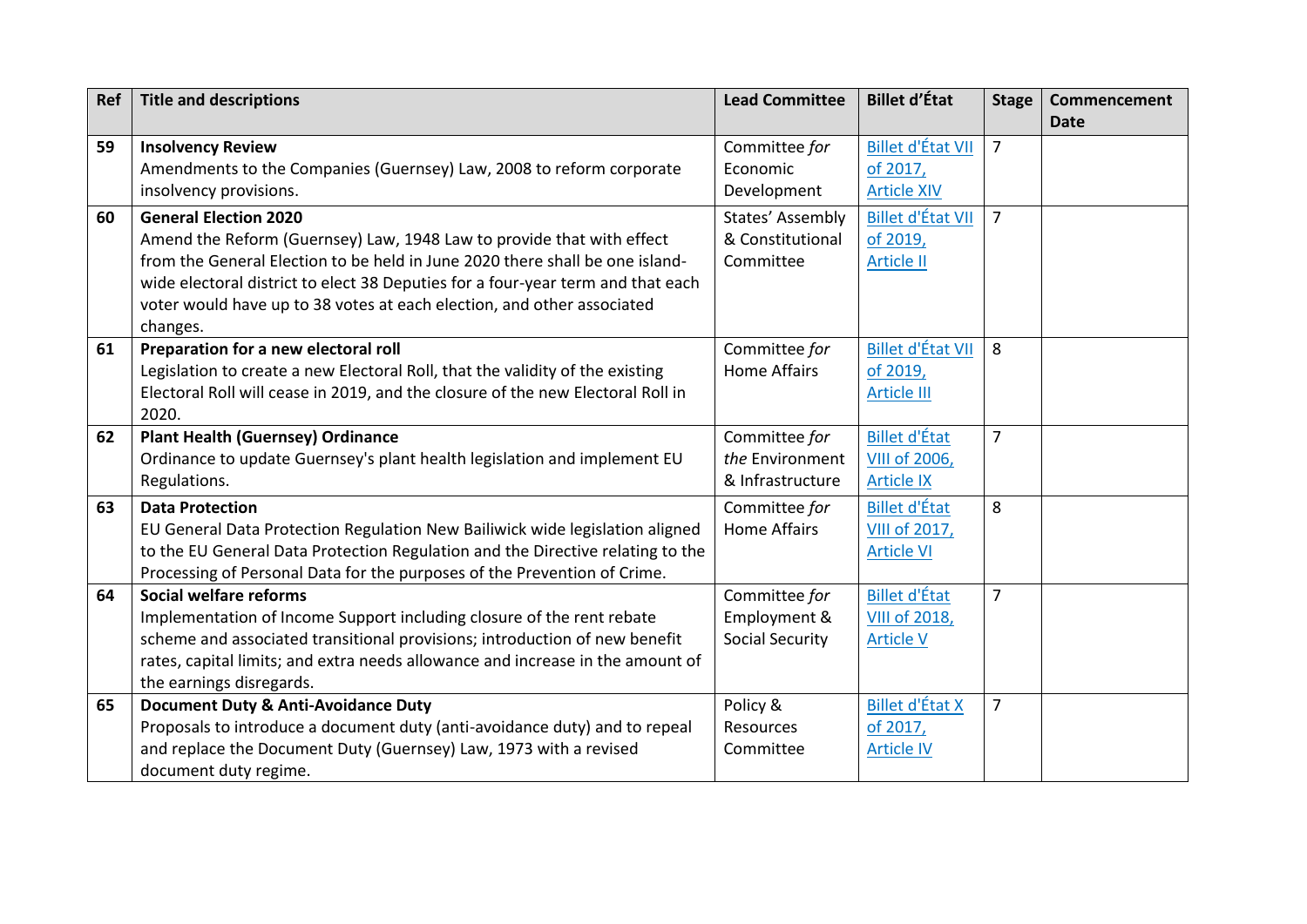| Ref | <b>Title and descriptions</b>                                                   | <b>Lead Committee</b> | <b>Billet d'État</b>    | <b>Stage</b>   | Commencement<br><b>Date</b> |
|-----|---------------------------------------------------------------------------------|-----------------------|-------------------------|----------------|-----------------------------|
| 66  | <b>Future Digital Services</b>                                                  | Policy &              | <b>Billet d'État X</b>  | $\overline{7}$ |                             |
|     | Ordinance made under the Transfer of States Undertakings (Protection of         | <b>Resources</b>      | of 2019,                |                |                             |
|     | Employment) (Guernsey) Law, 2001                                                | Committee             | <b>Article VI</b>       |                |                             |
| 67  | <b>Reform of Health Care Funding</b>                                            | Policy &              | <b>Billet d'État X</b>  | $\overline{7}$ |                             |
|     | Repeal of provisions relating Medical Benefit, Specialist Medical Benefit,      | <b>Resources</b>      | of 2019,                |                |                             |
|     | Physiotherapy Benefit, Alderney Hospital Benefit and travelling allowance       | Committee             | <b>Article VII</b>      |                |                             |
|     | grant; amendment of the Health Service (Benefit) (Guernsey) Law, 1990 to        |                       |                         |                |                             |
|     | empower the Committee for Health & Care to determine conditions and             |                       |                         |                |                             |
|     | other matters relating to pharmaceutical benefit and supply of medical          |                       |                         |                |                             |
|     | appliances by Resolution or regulation.                                         |                       |                         |                |                             |
| 68  | <b>Reform of Health Care Funding</b>                                            | Policy &              | <b>Billet d'État X</b>  | 8              |                             |
|     | Transfer of certain functions under Health Service (Benefit) (Guernsey) Law,    | Resources             | of 2019,                |                |                             |
|     | 1990 and Social Insurance (Guernsey) Law, 1978 from the Committee for           | Committee             | <b>Article VII</b>      |                |                             |
|     | Employment & Social Security to the Committee for Health & Social Care.         |                       |                         |                |                             |
| 69  | Probation                                                                       | Committee for         | <b>Billet d'État XI</b> | 8              |                             |
|     | Repeal the Loi relative à la Probation de Délinguants, 1929 and replace it with | <b>Home Affairs</b>   | of 2015 Article         |                |                             |
|     | a new Probation Law                                                             |                       | VIII                    |                |                             |
| 70  | <b>Certificates of lawful use</b>                                               | Committee for         | <b>Billet d'État XI</b> | 8              |                             |
|     | Ordinance under the Land Planning and Development (Guernsey) Law, 2005          | the Environment       | of 2017,                |                |                             |
|     | to make provision for certificates of lawful use.                               | & Infrastructure      | <b>Article VIII</b>     |                |                             |
| 71  | <b>Transformation of Income Tax and Contributions Services</b>                  | Policy &              | <b>Billet d'État XI</b> | 8              |                             |
|     | To develop a single service for the collection of Income Tax and Social         | <b>Resources</b>      | of 2018,                |                |                             |
|     | Security Contributions; to establish the office of Director of Revenue Services | Committee             | <b>Article III</b>      |                |                             |
|     | and transfer functions of the Director of Income Tax and the operational        |                       |                         |                |                             |
|     | contributions responsibilities of CESS and the Administrator of the Social      |                       |                         |                |                             |
|     | Insurance Law to that post. An Ordinance transferring the functions of the      |                       |                         |                |                             |
|     | Director of Income Tax to the Director of the Revenue Service was approved      |                       |                         |                |                             |
|     | by the States of Deliberations.                                                 |                       |                         |                |                             |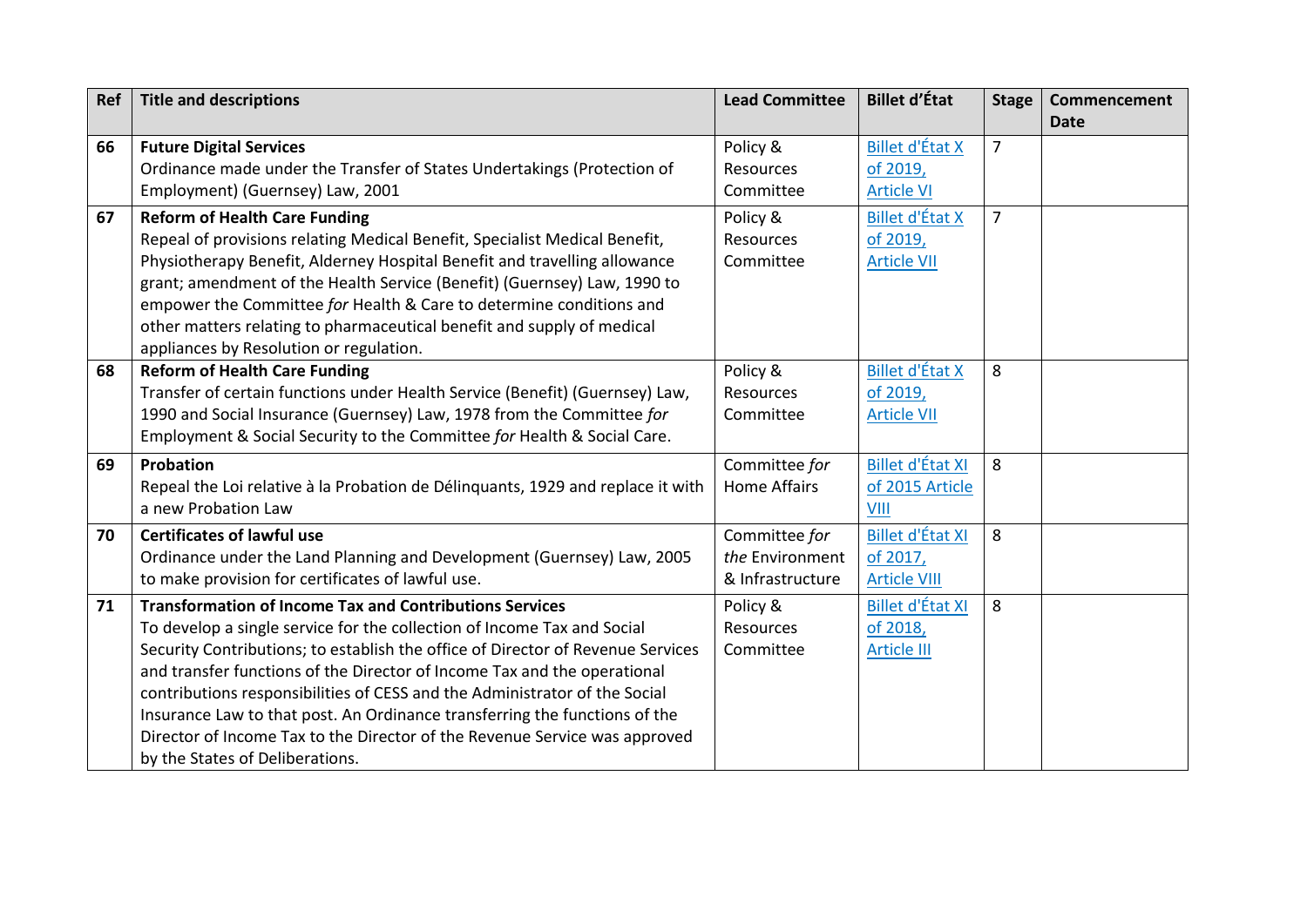| Ref | <b>Title and descriptions</b>                                                                                                                                                                                                                         | <b>Lead Committee</b>                                   | <b>Billet d'État</b>                                       | <b>Stage</b>   | Commencement<br><b>Date</b> |
|-----|-------------------------------------------------------------------------------------------------------------------------------------------------------------------------------------------------------------------------------------------------------|---------------------------------------------------------|------------------------------------------------------------|----------------|-----------------------------|
| 72  | <b>Transformation of Income Tax and Contributions Services</b><br>Legislation regarding amendments to the Disclosure Law                                                                                                                              | Policy &<br>Resources<br>Committee                      | <b>Billet d'État XI</b><br>of 2018,<br><b>Article III</b>  | 8              |                             |
| 73  | Miscellaneous amendments to the Taxation of Real Property (Guernsey &<br>Alderney) Ordinance, 2007                                                                                                                                                    | Policy &<br><b>Resources</b><br>Committee               | <b>Billet d'État XI</b><br>of 2018,<br><b>Article IV</b>   | 8              |                             |
| 74  | <b>Traffic and Road Transport</b><br>New fees and charges and add power to set regulations                                                                                                                                                            | Committee for<br>the Environment<br>& Infrastructure    | <b>Billet d'État XII</b><br>of 2013,<br><b>Article VI</b>  | 8              |                             |
| 75  | <b>Sexual offences</b><br>New legislation based on the Sexual Offences Act 2003; protection of<br>complainants/witnesses; registration of sex offenders; preventative civil<br>orders                                                                 | Committee for<br><b>Home Affairs</b>                    | <b>Billet d'État</b><br>XIII of 2011,<br>Article IX        | $\overline{7}$ |                             |
| 76  | Amendment to the Guernsey Competition and Regulatory Authority<br>Ordinance, 2012<br>Amendment to allow a power of delegation by the Guernsey Competition<br>and Regulatory Authority to its Chief Executive                                          | Committee for<br>Economic<br>Development                | <b>Billet d'État</b><br>XIII of 2019,<br><b>Article IV</b> | $\overline{7}$ |                             |
| 77  | <b>Eligibility for Industrial Injuries Benefits</b><br>Amendment of the Social Insurance (Guernsey) Law, 1978 to prescribe<br>additional categories of persons to be treated as employed persons for the<br>purposes of industrial injuries benefits. | Committee for<br>Employment &<br><b>Social Security</b> | <b>Billet d'État</b><br>XIV of 2015,<br><b>Article XX</b>  | 8              |                             |
| 78  | Referendum on Guernsey's Voting System                                                                                                                                                                                                                | States' Assembly<br>& Constitutional<br>Committee       | <b>Billet d'État</b><br>XIV of 2017,<br><b>Article IX</b>  | 8              |                             |
| 79  | <b>Referendums Legislation to introduce</b>                                                                                                                                                                                                           | Policy &<br>Resources<br>Committee                      | <b>Billet d'État</b><br>XIX of 2002,<br><b>Article X</b>   | $\overline{7}$ |                             |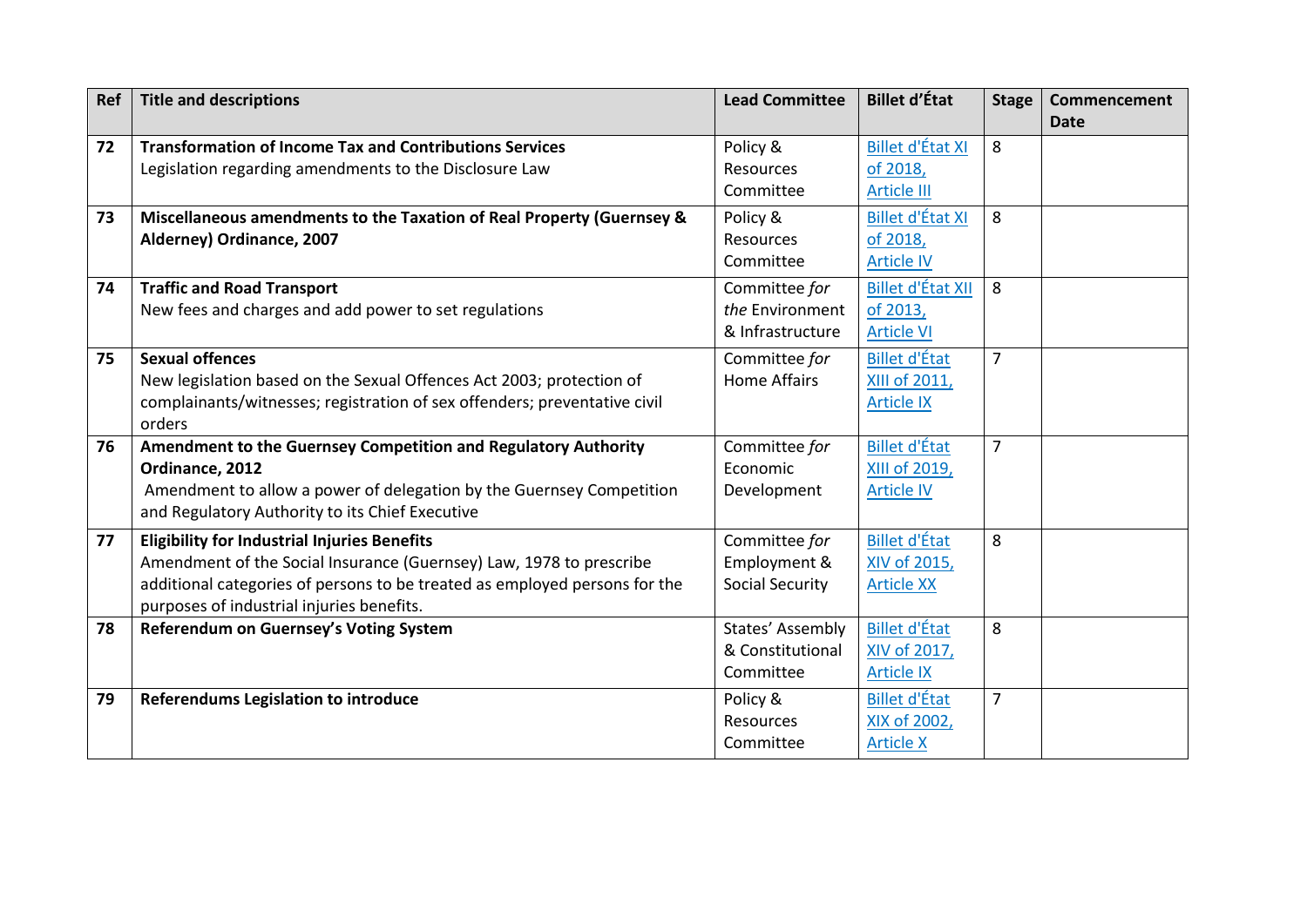| Ref | <b>Title and descriptions</b>                                                                                                                      | <b>Lead Committee</b>                  | <b>Billet d'État</b>                      | <b>Stage</b>   | Commencement<br><b>Date</b> |
|-----|----------------------------------------------------------------------------------------------------------------------------------------------------|----------------------------------------|-------------------------------------------|----------------|-----------------------------|
| 80  | <b>Court of Appeal</b><br>Amendments to the Court of Appeal (Guernsey) Law, 1961                                                                   | Policy &<br>Resources                  | <b>Billet d'État</b><br>XIX of 2011,      | $\overline{7}$ |                             |
|     |                                                                                                                                                    | Committee                              | <b>Article XII</b>                        |                |                             |
| 81  | <b>Liquor Licensing: Permitted Hours</b>                                                                                                           | Committee for                          | <b>Billet d'État</b>                      | 8              |                             |
|     | Amend licensing hours in respect of Christmas Day and Good Friday                                                                                  | <b>Home Affairs</b>                    | XIX of 2017,<br><b>Article I</b>          |                |                             |
| 82  | <b>Customs Duties and Associated Powers Required in respect of Brexit</b>                                                                          | Committee for                          | <b>Billet d'État</b>                      | 8              |                             |
|     | Bailiwick-wide legislative framework to facilitate the imposition of customs                                                                       | <b>Home Affairs</b>                    | XIX of 2018,                              |                |                             |
| 83  | duties on imported and exported goods and associated requirements.<br><b>Import Duties (Tariff and Related Provisions) (Bailiwick of Guernsey)</b> |                                        | <b>Article IV</b><br><b>Billet d'État</b> | $\overline{7}$ |                             |
|     | Ordinance, 2019                                                                                                                                    | Policy &<br>Resources                  | XIX of 2018,                              |                |                             |
|     |                                                                                                                                                    | Committee                              | <b>Article IV</b>                         |                |                             |
| 84  | <b>International Criminal Court</b>                                                                                                                | Committee for                          | <b>Billet d'État XV</b>                   | $\overline{7}$ |                             |
|     | Legislation to implement Rome Statute establishing the International Criminal                                                                      | <b>Home Affairs</b>                    | of 2013,                                  |                |                             |
|     | Court                                                                                                                                              |                                        | <b>Article XII</b>                        |                |                             |
| 85  | <b>Public Holidays in May 2020</b>                                                                                                                 | Committee for                          | <b>Billet d'État XV</b>                   | 8              |                             |
|     | Ordinance to provide that the 8 May 2020 shall be a public holiday and the<br>first Monday in May 2020 shall not be public holiday                 | Economic<br>Development                | of 2019,<br><b>Article I</b>              |                |                             |
| 86  | <b>Public Functions Law</b>                                                                                                                        | Policy &                               | <b>Billet d'État</b>                      | $\overline{7}$ |                             |
|     | Amendments to the Public Functions (Transfer and Performance) (Bailiwick of                                                                        | Resources                              | XVI of 2015,                              |                |                             |
|     | Guernsey) Law, 1991 to include those to permit functions to be transferred to                                                                      | Committee                              | <b>Article XII</b>                        |                |                             |
|     | a public or statutory office or body by Ordinance; encompass other                                                                                 |                                        |                                           |                |                             |
|     | descriptions of public or statutory office or body in relation to the                                                                              |                                        |                                           |                |                             |
|     | performance of functions by officers.                                                                                                              |                                        |                                           |                |                             |
| 87  | Legal Aid Civil & Criminal Schemes Ordinance                                                                                                       | Committee for                          | <b>Billet d'État</b>                      | $\overline{7}$ |                             |
|     |                                                                                                                                                    | Employment &<br><b>Social Security</b> | <b>XVII of 2001,</b><br><b>Article VI</b> |                |                             |
|     |                                                                                                                                                    |                                        |                                           |                |                             |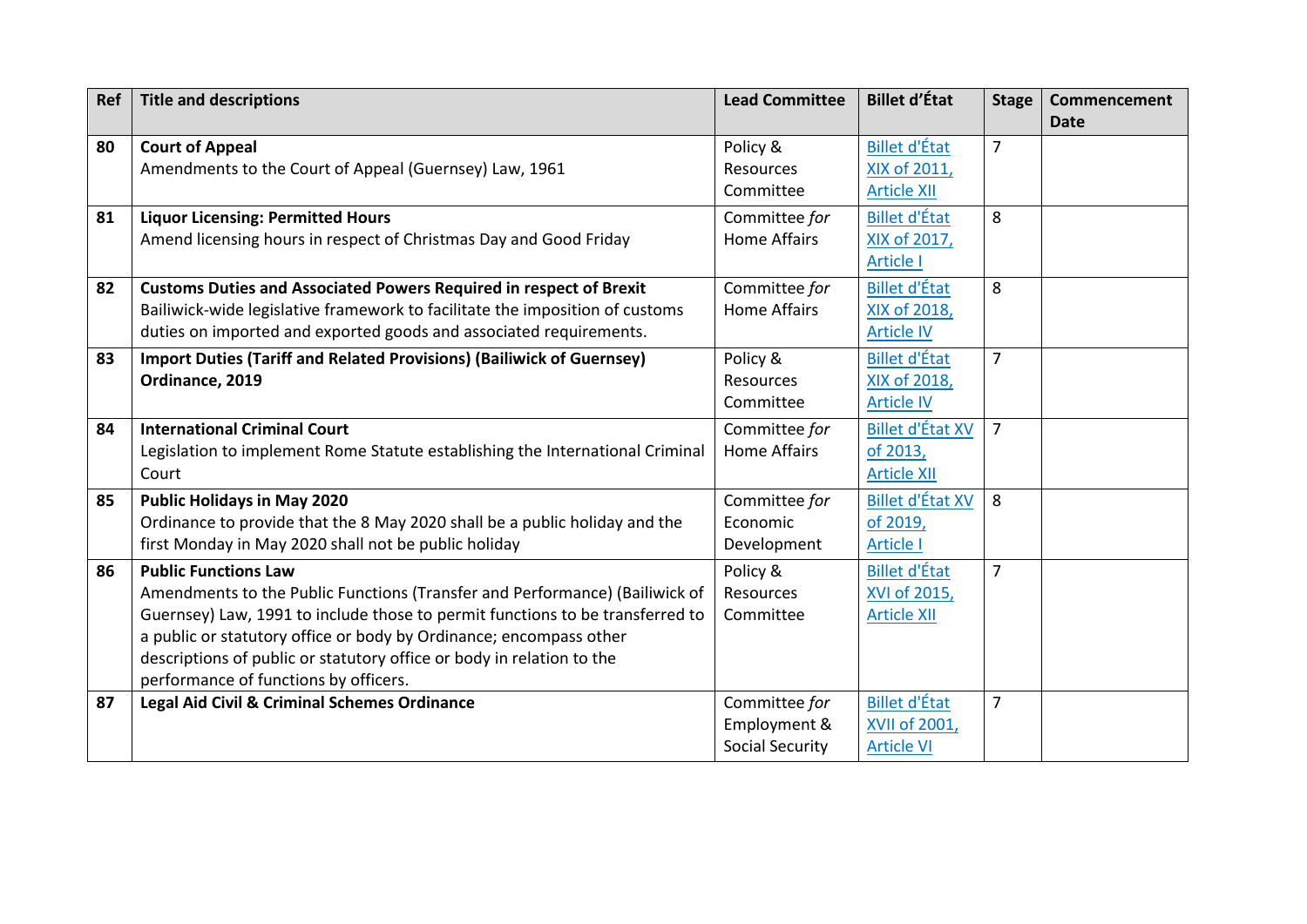| Ref | <b>Title and descriptions</b>                                               | <b>Lead Committee</b> | <b>Billet d'État</b>    | <b>Stage</b>   | <b>Commencement</b><br><b>Date</b> |
|-----|-----------------------------------------------------------------------------|-----------------------|-------------------------|----------------|------------------------------------|
| 88  | <b>Transfrontier Shipment of Waste Ordinance, 2002</b>                      | Committee for         | <b>Billet d'État</b>    | 8              |                                    |
|     | Transfer functions; permit export of waste to Jersey; implement 2006 EU     | the Environment       | <b>XVIII of 2013,</b>   |                |                                    |
|     | regulation                                                                  | & Infrastructure      | <b>Article IX</b>       |                |                                    |
| 89  | <b>GFSC law revision project</b>                                            | Policy &              | <b>Billet d'État</b>    | $\overline{7}$ |                                    |
|     | Enact new GFSC enforcement Laws containing all sanctions and powers         | <b>Resources</b>      | <b>XVIII of 2015,</b>   |                |                                    |
|     | currently set out in regulatory laws; revise individual GFSC sector laws    | Committee             | <b>Article V</b>        |                |                                    |
| 90  | <b>Guernsey gross domestic product</b>                                      | Policy &              | <b>Billet d'État</b>    | $\overline{7}$ |                                    |
|     | Enact Guernsey& Alderney law equivalent to the UK Statistics of Trade Act   | <b>Resources</b>      | <b>XVIII of 2015,</b>   |                |                                    |
|     | 1947 with power to require provision of data/estimates/returns from         | Committee             | <b>Article VII</b>      |                |                                    |
|     | businesses to calculate GDP                                                 |                       |                         |                |                                    |
| 91  | <b>Financial Services Ombudsman: New Funding Structure</b>                  | Committee for         | <b>Billet d'État</b>    | 8              |                                    |
|     |                                                                             | Economic              | <b>XVIII of 2019,</b>   |                |                                    |
|     |                                                                             | Development           | <b>Article XIII</b>     |                |                                    |
| 92  | <b>Amendments to the Companies Law</b>                                      | Committee for         | <b>Billet d'État</b>    | $\overline{7}$ |                                    |
|     | Miscellaneous amendments to the Companies (Guernsey) Law, 2008 to           | Economic              | <b>XVIII of 2019,</b>   |                |                                    |
|     | address issues identified following consultation issued by the Committee in | Development           | <b>Article XIV</b>      |                |                                    |
|     | June 2018.                                                                  |                       |                         |                |                                    |
| 93  | <b>Financial Services Commission</b>                                        | Policy &              | <b>Billet d'État XX</b> | 8              |                                    |
|     | Amendments to Financial Services Commission (Bailiwick of Guernsey) Law,    | Resources             | of 2015,                |                |                                    |
|     | 1987 to introduce primary objectives for the GFSC and secondary matters to  | Committee             | <b>Article VIII</b>     |                |                                    |
|     | which they must have regard; removing the statutory cap on the number of    |                       |                         |                |                                    |
|     | Commissioners, term of office and compulsory retirement age; enabling       |                       |                         |                |                                    |
|     | power re the introduction of a regulatory decisions appeal mechanism; and   |                       |                         |                |                                    |
|     | complaints procedure                                                        |                       |                         |                |                                    |
| 94  | Amendment of section 65 of the Income Tax Law regarding liability on        | Policy &              | <b>Billet d'État XX</b> | 8              |                                    |
|     | distributions from a company or other entity held under the control of      | <b>Resources</b>      | of 2017,                |                |                                    |
|     | trustees                                                                    | Committee             | <b>Article I</b>        |                |                                    |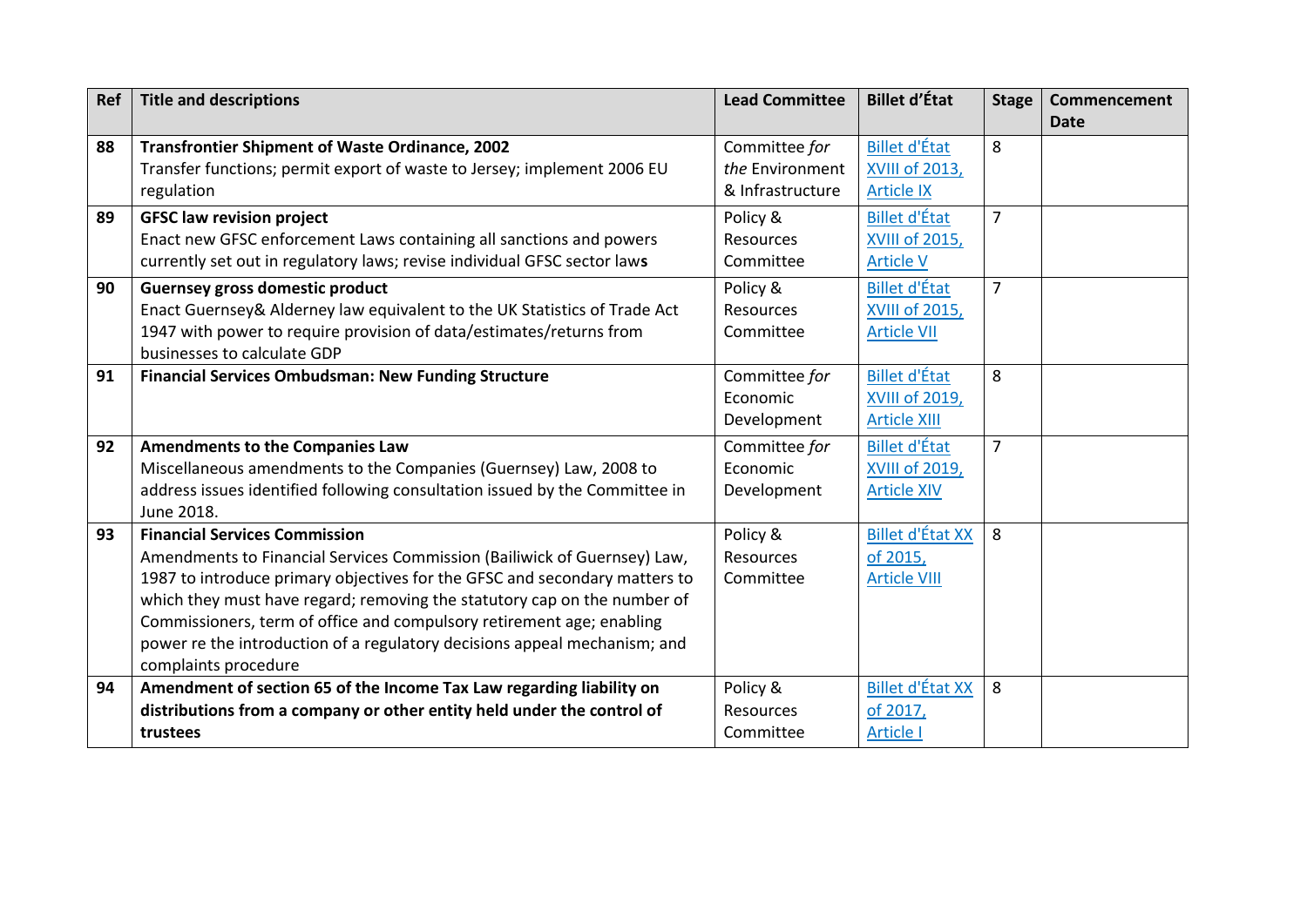| <b>Ref</b> | <b>Title and descriptions</b>                                                  | <b>Lead Committee</b>  | <b>Billet d'État</b>    | <b>Stage</b>   | Commencement<br><b>Date</b> |
|------------|--------------------------------------------------------------------------------|------------------------|-------------------------|----------------|-----------------------------|
| 95         | <b>Introduction of Independent Taxation</b>                                    | Policy &               | <b>Billet d'État XX</b> | $\overline{7}$ |                             |
|            | To introduce independent taxation, including individual assessments, albeit    | <b>Resources</b>       | of 2017,                |                |                             |
|            | retaining full transferability of unused allowances mirroring the current      | Committee              | <b>Article I</b>        |                |                             |
|            | position.                                                                      |                        |                         |                |                             |
| 96         | <b>Revisions to the Proceeds of Crime Framework</b>                            | Policy &               | <b>Billet d'État XX</b> | 8              | 31/03/2019                  |
|            | Amend the Criminal Justice (Proceeds of Crime) Law, 1999 to update the anti-   | <b>Resources</b>       | of 2018,                |                |                             |
|            | money laundering and combatting terrorist financing framework to meet          | Committee              | <b>Article VI</b>       |                |                             |
|            | revised standards of the Financial Action Task Force and recommendations       |                        |                         |                |                             |
|            | made by MoneyVal.                                                              |                        |                         |                |                             |
| 97         | <b>Minor Amendments to Social Security legislation</b>                         | Committee for          | <b>Billet d'État XX</b> | 8              |                             |
|            | To amend the Social Insurance (Guernsey) Law, 1978, to ensure that while       | Employment &           | of 2018,                |                |                             |
|            | pensionable age increase incrementally from 65 to 70, the pension average      | <b>Social Security</b> | <b>Article VIII</b>     |                |                             |
|            | period in the calculation of entitlement remains at 45 years and the relevant  |                        |                         |                |                             |
|            | period in the calculation of entitlement to survivor's benefit and death grant |                        |                         |                |                             |
|            | shall not exceed 45 years. Provide for death grant to be paid in respect of a  |                        |                         |                |                             |
|            | still-born child.                                                              |                        |                         |                |                             |
| 98         | <b>Contributory Benefit and Contribution Rates for 2020</b>                    | Committee for          | <b>Billet d'État XX</b> | 8              |                             |
|            | <b>Uprating ordinances</b>                                                     | Employment &           | of 2019,                |                |                             |
|            |                                                                                | <b>Social Security</b> | <b>Article VI</b>       |                |                             |
| 99         | <b>Contributory Benefit and Contribution Rates for 2020</b>                    | Committee for          | <b>Billet d'État XX</b> | 8              |                             |
|            | Renaming of Old Age Pension to States Pension                                  | Employment &           | of 2019,                |                |                             |
|            |                                                                                | Social Security        | <b>Article VI</b>       |                |                             |
| 100        | <b>General Pilotage - Retirement Age of General Pilots</b>                     | States' Trading        | <b>Billet d'État XX</b> | 8              |                             |
|            | Amendment of the Pilotage Ordinance, 1967 to provide that General Pilots       | Supervisory            | of 2019,                |                |                             |
|            | are permitted to remain in post beyond the age of 65 provided they hold a      | Board                  | <b>Article VII</b>      |                |                             |
|            | valid Seafarers Medical Report and Certificate.                                |                        |                         |                |                             |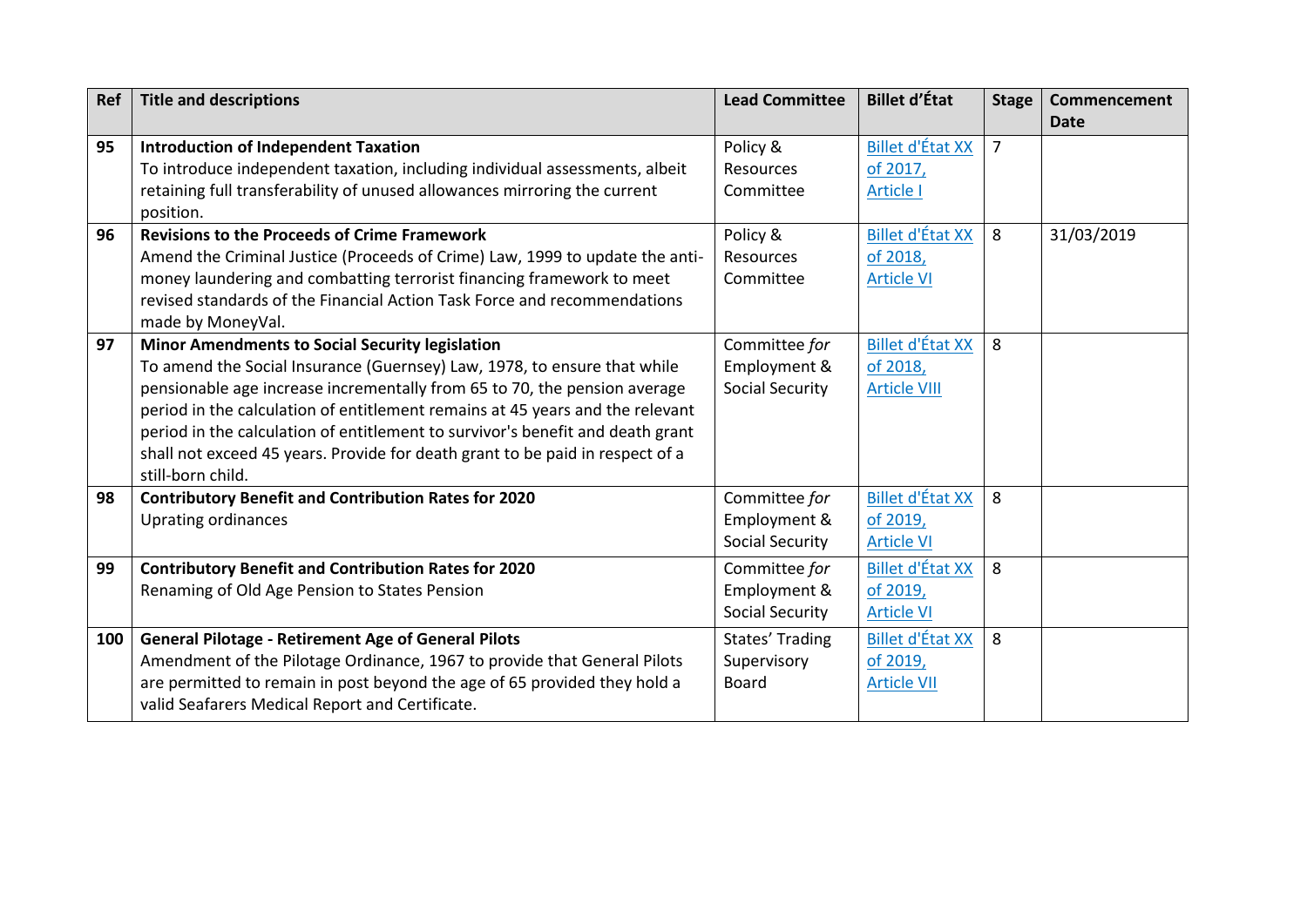| Ref | <b>Title and descriptions</b>                                               | <b>Lead Committee</b> | <b>Billet d'État</b> | <b>Stage</b>   | Commencement<br><b>Date</b> |
|-----|-----------------------------------------------------------------------------|-----------------------|----------------------|----------------|-----------------------------|
| 101 | <b>Environmental pollution</b>                                              | Committee for         | <b>Billet d'État</b> | $\overline{7}$ |                             |
|     | Part VI of the Environmental Pollution (Guernsey) Law, 2004 covers water    | the Environment       | XXI of 2012,         |                |                             |
|     | pollution. Parts of the 2004 Law were commenced in 2006 and 2019 but Part   | & Infrastructure      | <b>Article VI</b>    |                |                             |
|     | VI (water pollution) is not yet in force.                                   |                       |                      |                |                             |
| 102 | Protecting the interests of the Bailiwick as the UK leave the EU            | Policy &              | <b>Billet d'État</b> | 8              |                             |
|     | Immigration legislation (para. 6.3 of the Policy Letter)                    | Resources             | XXI of 2017,         |                |                             |
|     |                                                                             | Committee             | <b>Article III</b>   |                |                             |
| 103 | Protecting the interests of the Bailiwick as the UK leave the EU            | Policy &              | <b>Billet d'État</b> | 8              |                             |
|     | Enabling law regarding implementation of international agreements relating  | Resources             | XXI of 2017,         |                |                             |
|     | to trade (item 3 of the HMP letter which forms part of the Policy Letter)   | Committee             | <b>Article III</b>   |                |                             |
| 104 | <b>Amendments to Population Management Law</b>                              | Committee for         | <b>Billet d'État</b> | $\overline{7}$ |                             |
|     | To amend provisions relating to Part B and Part C Open Market Employment    | <b>Home Affairs</b>   | XXI of 2017,         |                |                             |
|     | Permits and Short Term Employment Permits                                   |                       | <b>Article III</b>   |                |                             |
| 105 | Protecting the interests of the Bailiwick as the UK leave the EU            | Policy &              | <b>Billet d'État</b> | $\overline{7}$ |                             |
|     | Bailiwick-wide Withdrawal Law to: repeal the European Communities           | <b>Resources</b>      | XXI of 2017,         |                |                             |
|     | (Bailiwick of Guernsey) Law, 1973; preserve effect of directly effective or | Committee             | <b>Article III</b>   |                |                             |
|     | otherwise binding EU law in domestic law; provide powers to amend, repeal,  |                       |                      |                |                             |
|     | adapt or modify retained EU law, Ordinances giving effect to EU measures;   |                       |                      |                |                             |
|     | make consequential amendments to the Implementation Law; make               |                       |                      |                |                             |
|     | provision in relation to extant applicable ECJ jurisprudence (item 1 of the |                       |                      |                |                             |
|     | HMP letter which forms part of the Policy Letter)                           |                       |                      |                |                             |
| 106 | European Union (Amendment of Legislation) (Bailiwick of Guernsey) Law,      | Policy &              | <b>Billet d'État</b> | $\overline{7}$ |                             |
|     | 2018 Commencement                                                           | Resources             | XXI of 2017,         |                |                             |
|     |                                                                             | Committee             | <b>Article III</b>   |                |                             |
| 107 | International Trade Agreements (Implementation) (Bailiwick of Guernsey)     | Policy &              | <b>Billet d'État</b> | $\overline{7}$ |                             |
|     | Law, 2018 Commencement                                                      | Resources             | XXI of 2017,         |                |                             |
|     |                                                                             | Committee             | <b>Article III</b>   |                |                             |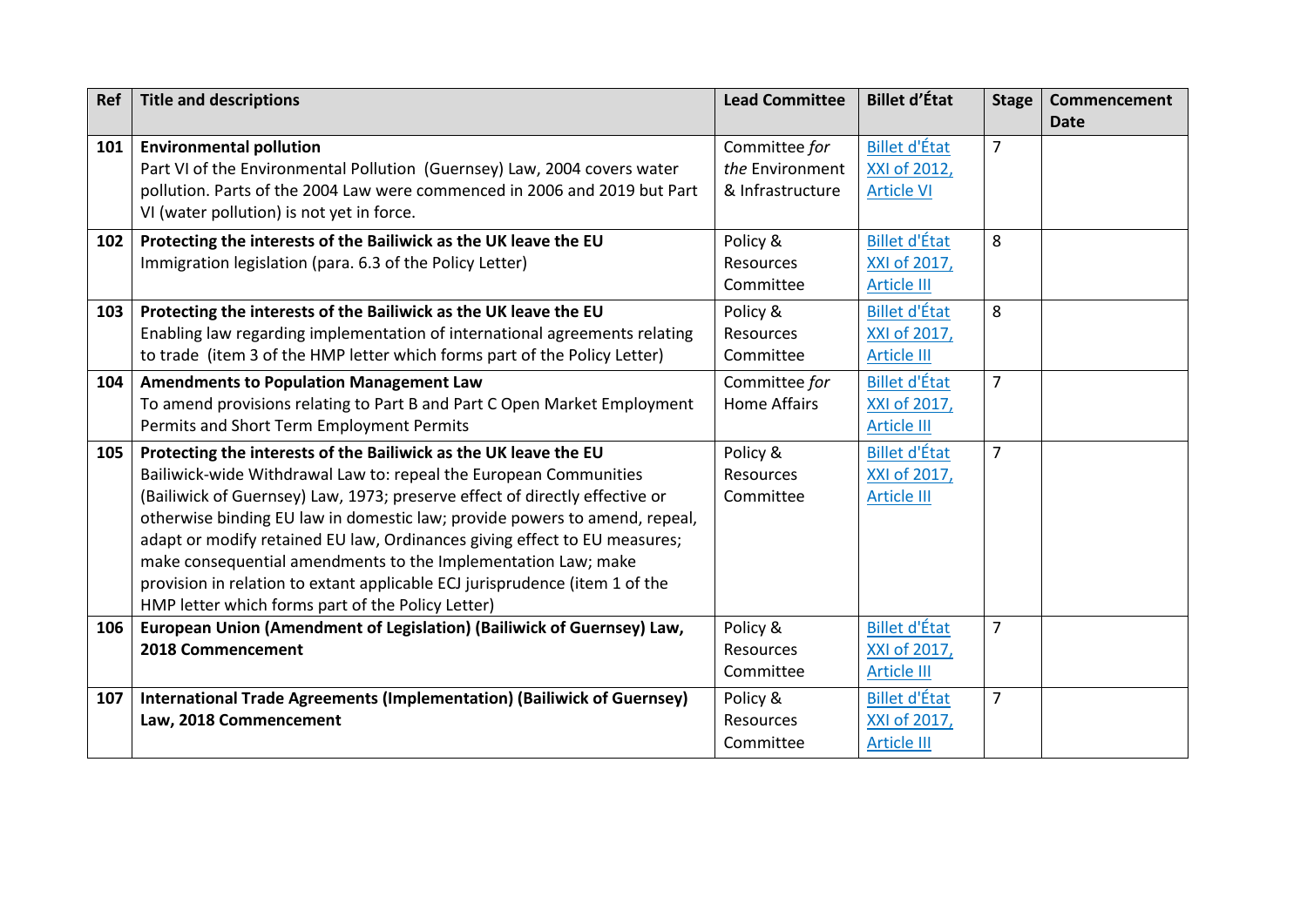| Ref | <b>Title and descriptions</b>                                                 | <b>Lead Committee</b>  | <b>Billet d'État</b> | <b>Stage</b>   | Commencement<br><b>Date</b> |
|-----|-------------------------------------------------------------------------------|------------------------|----------------------|----------------|-----------------------------|
| 108 | European Union (Brexit) (Bailiwick of Guernsey) Law, 2018 Commencement        | Policy &               | <b>Billet d'État</b> | $\overline{7}$ |                             |
|     |                                                                               | <b>Resources</b>       | XXI of 2017,         |                |                             |
|     |                                                                               | Committee              | <b>Article III</b>   |                |                             |
| 109 | <b>Extend the company higher rate</b>                                         | Policy &               | <b>Billet d'État</b> | 8              |                             |
|     |                                                                               | Resources              | XXI of 2019,         |                |                             |
|     |                                                                               | Committee              | <b>Article I</b>     |                |                             |
| 110 | Extend the company intermediate rate                                          | Policy &               | <b>Billet d'État</b> | 8              |                             |
|     |                                                                               | Resources              | XXI of 2019,         |                |                             |
|     |                                                                               | Committee              | Article I            |                |                             |
| 111 | <b>Amendment of Income Tax Law</b>                                            | Policy &               | <b>Billet d'État</b> | 8              |                             |
|     | Triviality payments and individuals electing to pay the standard charge       | <b>Resources</b>       | XXI of 2019,         |                |                             |
|     |                                                                               | Committee              | <b>Article I</b>     |                |                             |
| 112 | Non-contributory benefit rates for 2020                                       | Committee for          | <b>Billet d'État</b> | 8              |                             |
|     | <b>Uprating Ordinances</b>                                                    | Employment &           | XXI of 2019,         |                |                             |
|     |                                                                               | <b>Social Security</b> | <b>Article II</b>    |                |                             |
| 113 | Amendments to Criminal Justice legislation in respect of money laundering     | Committee for          | <b>Billet d'État</b> | 8              |                             |
|     | and terrorist financing                                                       | <b>Home Affairs</b>    | <b>XXII of 2019,</b> |                |                             |
|     |                                                                               |                        | <b>Article IV</b>    |                |                             |
| 114 | <b>Innovation patents</b>                                                     | Committee for          | <b>Billet d'État</b> | 8              |                             |
|     |                                                                               | Economic               | XXIII of 2002,       |                |                             |
|     |                                                                               | Development            | <b>Article XIX</b>   |                |                             |
| 115 | Trade marks - geographical indications:                                       | Committee for          | <b>Billet d'État</b> | 8              |                             |
|     | <b>Ordinance for Bailiwick</b>                                                | Economic               | XXIII of 2002,       |                |                             |
|     |                                                                               | Development            | <b>Article XIX</b>   |                |                             |
| 116 | <b>Extradition Law</b>                                                        | Committee for          | <b>Billet d'État</b> | $\overline{7}$ |                             |
|     | Bailiwick wide Projet to put in place an extradition regime framework broadly | <b>Home Affairs</b>    | XXIII of 2016,       |                |                             |
|     | based on the Category II procedures in the Extradition Act 2003               |                        | <b>Article III</b>   |                |                             |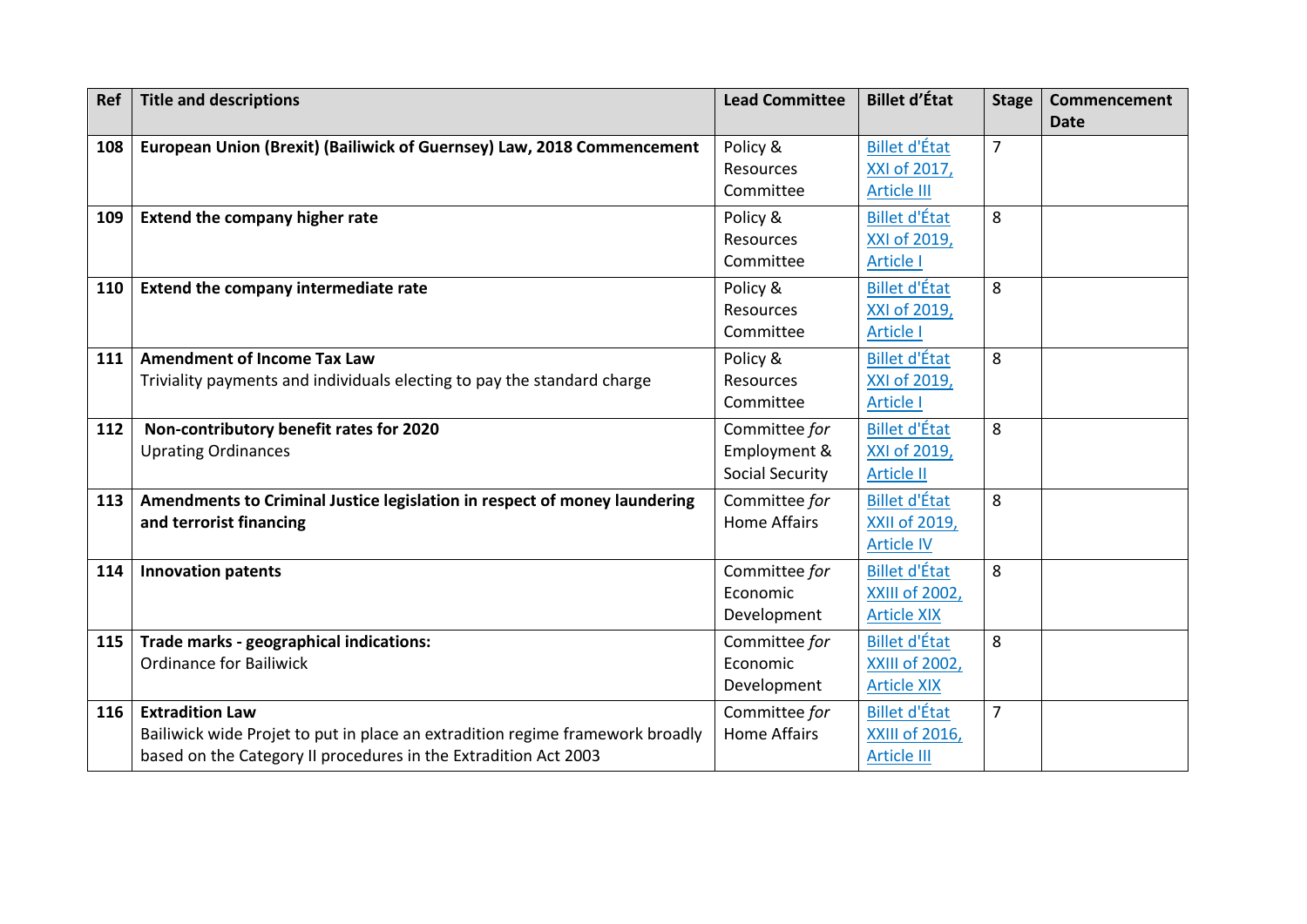| Ref | <b>Title and descriptions</b>                                                                                                                                                                                                                                                                                                                        | <b>Lead Committee</b>                                   | <b>Billet d'État</b>                                                 | <b>Stage</b>   | Commencement<br><b>Date</b> |
|-----|------------------------------------------------------------------------------------------------------------------------------------------------------------------------------------------------------------------------------------------------------------------------------------------------------------------------------------------------------|---------------------------------------------------------|----------------------------------------------------------------------|----------------|-----------------------------|
| 117 | <b>Contributory Benefit and Contribution Rates for 2019</b>                                                                                                                                                                                                                                                                                          | Committee for<br>Employment &<br><b>Social Security</b> | <b>Billet d'État</b><br>XXIII of 2018<br><b>Article IX</b>           | 8              |                             |
| 118 | <b>Non-Contributory Benefit Rates for 2019</b>                                                                                                                                                                                                                                                                                                       | Committee for<br>Employment &<br><b>Social Security</b> | <b>Billet d'État</b><br><b>XXIII of 2018,</b><br><b>Article X</b>    | $\overline{7}$ |                             |
| 119 | <b>Electronic Agents</b><br>Ordinance under the Electronic Transactions (Guernsey) Law, 2000 to provide<br>enhanced certainty regarding the legal effect of actions carried out by means<br>of an electronic agent.                                                                                                                                  | Committee for<br>Economic<br>Development                | <b>Billet d'État</b><br><b>XXIII of 2018,</b><br><b>Article XII</b>  | 8              |                             |
| 120 | Amendments to the Banking Deposit Compensation Scheme (Bailiwick of<br>Guernsey) Ordinance, 2008<br>Amendments to provide for the Committee for Committee for Economic<br>Development to define (1) the terms and conditions of appointment and (2)<br>the notice period for members of, the Guernsey Banking Deposit<br>Compensation Board and (2). | Committee for<br>Economic<br>Development                | <b>Billet d'État</b><br><b>XXIII of 2018,</b><br><b>Article XIII</b> | 8              |                             |
| 121 | Environmental Pollution (Guernsey) Law, 2004, Part VII - Air Pollution<br><b>Supplementary Policy Letter</b>                                                                                                                                                                                                                                         | Committee for<br>the Environment<br>& Infrastructure    | <b>Billet d'État</b><br><b>XXIII of 2019,</b><br><b>Article IX</b>   | 8              |                             |
| 122 | <b>Income Tax (Substance Requirements) Ordinance</b>                                                                                                                                                                                                                                                                                                 | Policy &<br><b>Resources</b><br>Committee               | <b>Billet d'État</b><br><b>XXIV of 2018</b><br>(Budget)              | 8              |                             |
| 123 | <b>Company Intermediate Rate</b><br>Extend the company intermediate income tax rate to income from the<br>regulated activity of operating an investment exchange under the Protection<br>of Investors Law and to income from compliance and other related activities<br>provided to regulated financial services businesses (propositions 13 & 14)   | Policy &<br><b>Resources</b><br>Committee               | <b>Billet d'État</b><br><b>XXIV of 2018</b><br>(Budget)              | 8              |                             |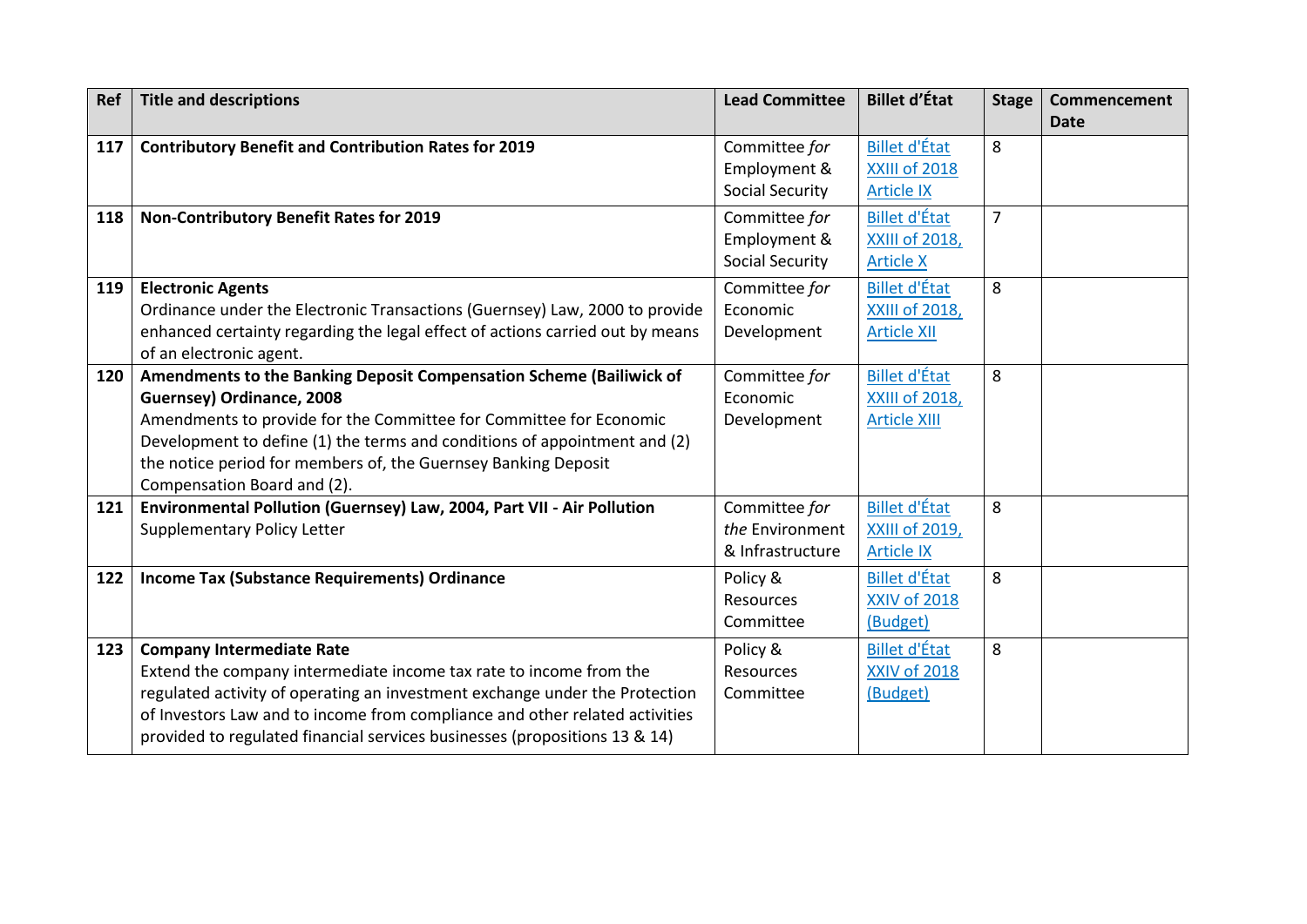| Ref | <b>Title and descriptions</b>                                                                                                                                                                                                                            | <b>Lead Committee</b>                               | <b>Billet d'État</b>                                         | <b>Stage</b>   | <b>Commencement</b><br><b>Date</b> |
|-----|----------------------------------------------------------------------------------------------------------------------------------------------------------------------------------------------------------------------------------------------------------|-----------------------------------------------------|--------------------------------------------------------------|----------------|------------------------------------|
| 124 | <b>Triviality Payments from Pension Schemes</b><br>Amend the Income Tax (Guernsey) Law, 1975 to amend the conditions for<br>triviality payments from pension schemes (proposition 21)                                                                    | Policy &<br>Resources<br>Committee                  | <b>Billet d'État</b><br><b>XXIV of 2018</b><br>(Budget)      | 8              |                                    |
| 125 | Miscellaneous amendments to the Income Tax Law                                                                                                                                                                                                           | Policy &<br><b>Resources</b><br>Committee           | <b>Billet d'État</b><br><b>XXIV of 2018</b><br>(Budget)      | 8              |                                    |
| 126 | <b>Amendment of Disclosure Law</b><br>To enable the disclosure of information by the Guernsey Financial Services<br>Commission to the Director of the Revenue Service where this would assist<br>the Director in undertaking her duties (proposition 9)  | Policy &<br>Resources<br>Committee                  | <b>Billet d'État</b><br><b>XXIV of 2018</b><br>(Budget)      | 8              |                                    |
| 127 | <b>General election 2020</b><br>Secondary legislation to be drafted including legislation in respect of changes<br>to postal voting                                                                                                                      | States' Assembly<br>& Constitutional<br>Committee   | <b>Billet d'État</b><br>XXIV of 2019,<br><b>Article XIII</b> | 8              |                                    |
| 128 | Amendments to the Guernsey Competition and Regulatory Authority<br>Ordinance<br>Provisions regarding the appointment of the Chairman                                                                                                                     | Committee for<br>Economic<br>Development            | <b>Billet d'État</b><br>XXIV of 2019,<br><b>Article XIV</b>  | 8              |                                    |
| 129 | <b>International Tax Measures</b><br>Miscellaneous amendments to the income tax legislation                                                                                                                                                              | Policy &<br>Resources<br>Committee                  | <b>Billet d'État</b><br>XXIV of 2019,<br><b>Article XVII</b> | 8              |                                    |
| 130 | Organ donation - soft opt out scheme<br>Introduction of an organ donation scheme based on deemed consent.                                                                                                                                                | Committee for<br><b>Health &amp; Social</b><br>Care | <b>Billet d'État</b><br>XXV of 2018,<br><b>Article XIV</b>   | $\overline{7}$ |                                    |
| 131 | <b>Banking Deposit Compensation Scheme</b><br>Amend the Banking Deposit Compensation Scheme (Bailiwick of Guernsey)<br>Ordinance, 2008 to reflect compliance with certain core principles issued by<br>the International Association of Deposit Insurers | Committee for<br>Economic<br>Development            | <b>Billet d'État</b><br>XXV of 2018,<br><b>Article XV</b>    | 8              |                                    |